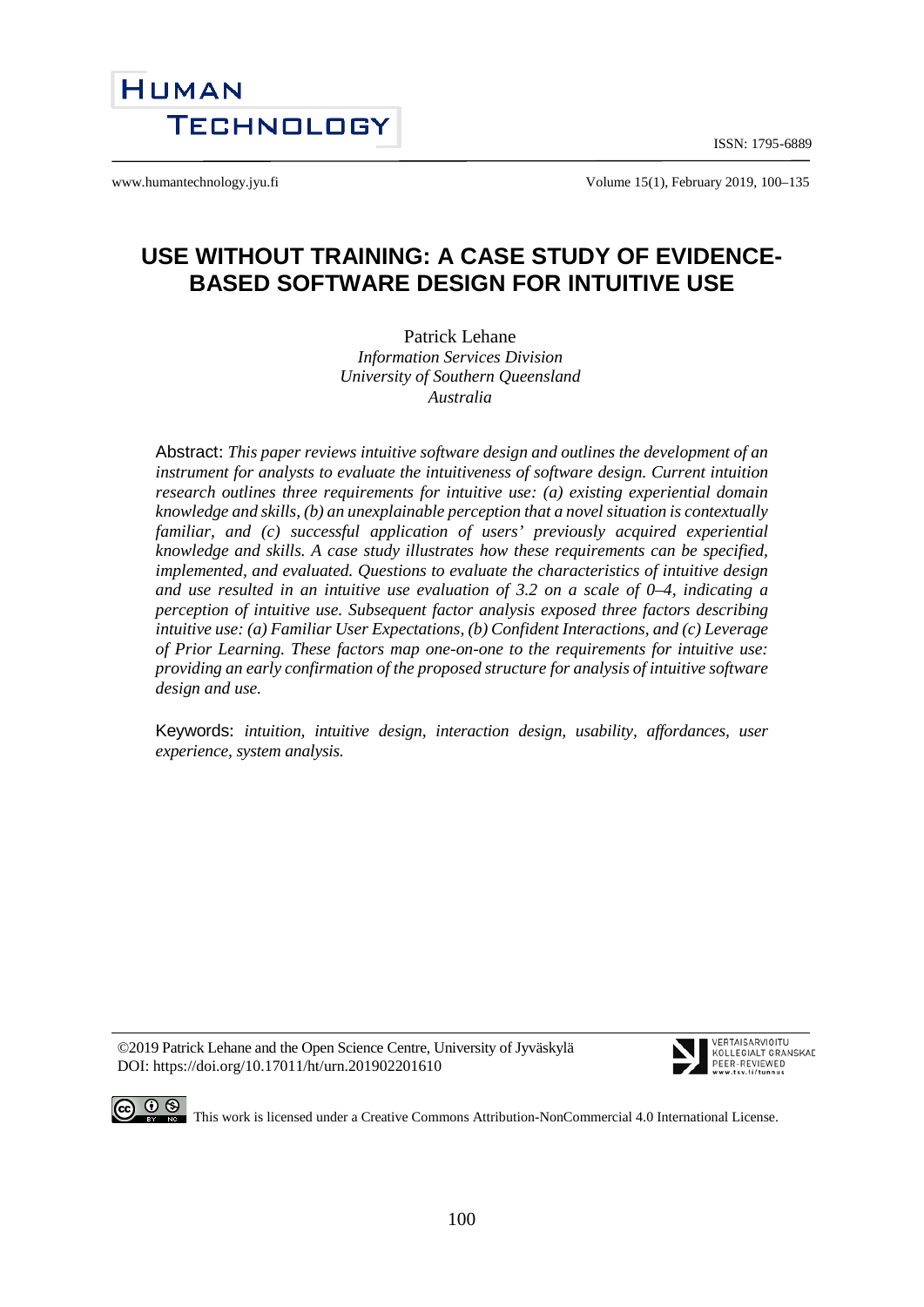#### **BACKGROUND**

In this paper, I discuss the use of current research findings on intuition in an action research project involving software design and development. The criteria for intuition were used to develop a short survey for analysts to assess the degree of intuitiveness of a system design. The survey results can be included in stakeholder reports. The case study in this paper was the development of a courselevel student evaluation (CLSE) survey system to be used by all divisions at a regional Australian university. Such a system used across the organization is termed an enterprise system. In this case, the enterprise system requires a manager to commission and manage the system on an ongoing basis and a cohort of academic staff users who use the system to promulgate content for the secondary cohort of student users. Regional universities in Australian have their principal campuses located outside the metropolitan areas of the states' capital cities.

The enterprise system used to deliver the CLSE has functionality that facilitates student feedback to university academic staff on the courses they run. The system's functionality also provides a feedback loop for academic staff to give feedback to the students on any comments made during the survey.

The software design brief from the university's senior management included the requirement that the software must allow users to complete the required tasks without formal training, a requirement more commonly specified as intuitive use. In this paper, I discuss the tasks required for a CLSE that would be employed by the academic staff. The system brief specified a CLSE that could be accessed by students on devices ranging from a desktop PC to an iPad, a survey management system for academic staff that could be used on similar devices, and a survey design and life-cycle management system for the survey system manager. Rather than build parallel systems for specific platforms, a responsive design system approach was adopted.

The challenge was to define intuitive use of the screen artifacts of a natural user interface for a responsive system. In the following chapter, I discuss the elements of intuitive use and current research on intuitive use. I then focus the discussion on how those tenets were applied to the design of an enterprise system used by academic staff who predominately operate desktop computers or laptops with keyboard and mouse in their offices. In this context, the visibility of interaction options is a paramount requirement for useful and consistent operations. Thus, a responsive design facilitated natural user interface operations with a touch screen. However, the commands to control the shaping of the data and progression through the business processes are menu driven.

Consequently, integral to determining the parameters for intuitive use was the need to specify the requirements for intuitive design and provide an instrument to evaluate whether or not intuitive use had actually occurred. This research paper presents a case study on intuitive design for intuitive use and the development of an evaluation method to determine whether intuitive interactions occurred.

#### **THE USER INTERFACE**

The typical consumer user interface nowadays is commonly called the graphic user interface (GUI). It replaced the black-screen command-line interface of the mid-to-late 20th century. Shneiderman (1983) brought attention to the interaction requirement of the GUI: The graphic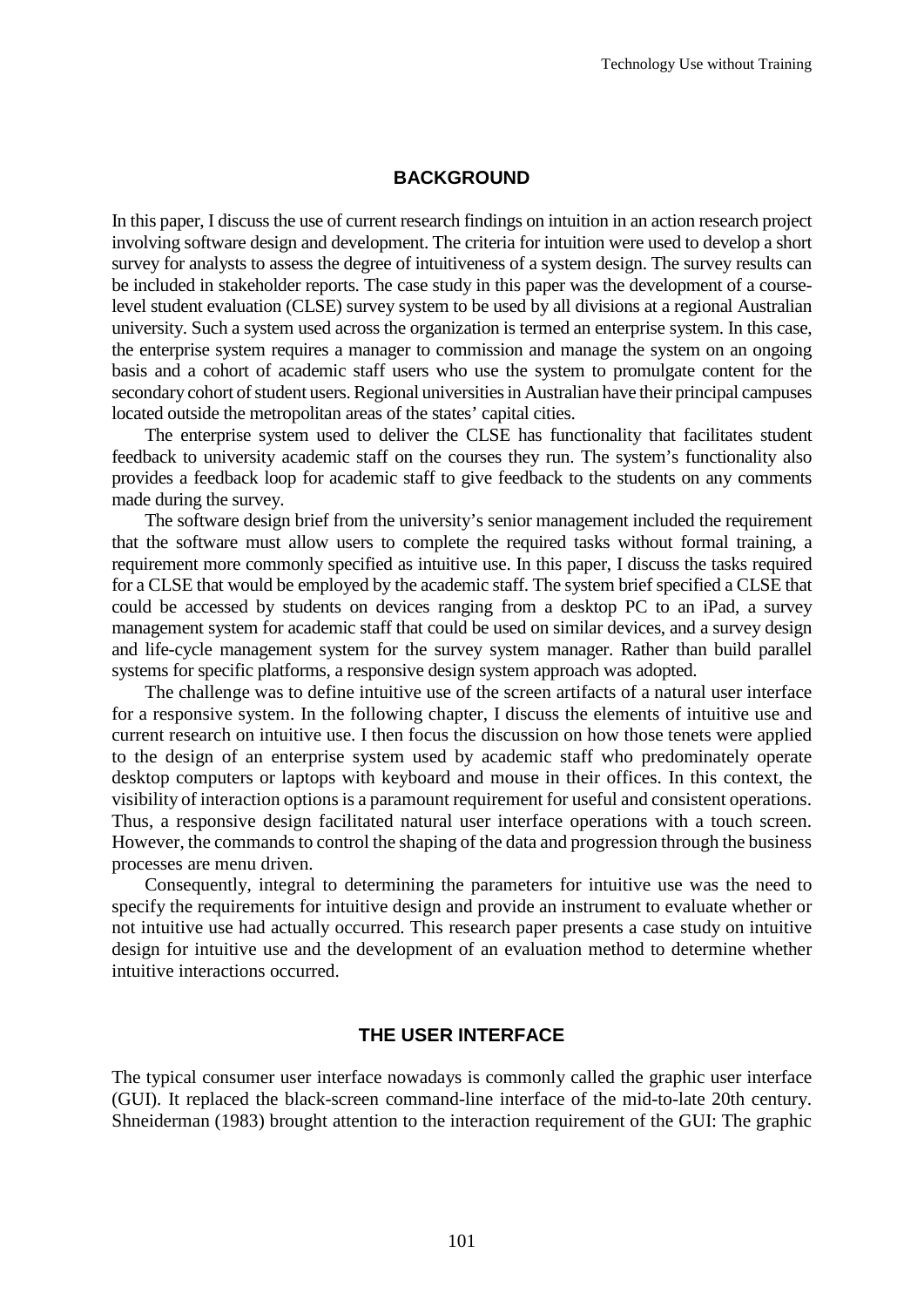elements were not autonomous and required an operator. Shneiderman coined the term "direct manipulation" to describe this operational requirement:

The central ideas [of direct manipulation] seemed to be visibility of the object of interest; rapid, reversible, incremental actions; and replacement of complex command language syntax by direct manipulation of the object of interest—hence the term "direct manipulation." (Shneiderman, 1983, p. 57)

Because of this need for direct manipulation of GUI screen artifacts, good usability became a primary interaction requirement. Employing a direct manipulation interface (DMI) in screen design assists in focusing the design on this important aspect. It focuses the design on the interaction required for direct manipulation of the screen artifacts. Thus, the user interface is both a GUI and a DMI. The GUI facet is the vehicle to present to the user the screen artifact affordances, that is, their visual appearance and location. The DMI facet provides the underlying means to operate the commands and functionality of the software (e.g., a keyboard, mouse, touch pad).

Research into intuitive design and interaction is directed by both the visual aspects of the GUI design and the operational characteristics of the DMI design. The mental effort expended in working memory to use a computer is termed the cognitive load. The cognitive load comprises three elements (Sweller, Ayers, & Kalyuga, 2011). The intrinsic cognitive load is the effort associated with the use of specific screens for a specific domain. The extraneous cognitive load is the effort to interact with the screens and associated domain information. The germane cognitive load is the effort to assimilate screen use, domain knowledge and information into longterm memory.

The design of natural user interfaces (NUI) extends the range the interface interactions to include finger wipes, flicks, hand gestures, and body movement. The principle of GUI design facilitates remembering actions, promoting what actions are possible, and how to implement them. Visibility is a fundamental principle of GUI design, and menus make all possible actions discoverable. However, finger wipes, flicks, hand gestures, and body movement are not necessarily uniform between users, cultures, or nationalities (Buxton, 2010; Norman, 2010).

To learn and apply these NUI interactions to a menu driven touch screen was a tacit learning experience that was avoided when developing this system. To do otherwise would be to introduce additional cognitive load (Buxton, 2010; Norman, 2010) on a required but not frequently used system where data quality is the prime concern. As a result, consideration was given to only the basic NUI requirements for this responsive GUI menu-driven responsive design system.

The design brief from the university's senior management contained the human-systems interaction requirement that the software to complete the required tasks should require no formal training. To use software without training implies that a person—any user—must have acquired some use-related knowledge prior to his/her initial use of that software: That is, the user must be able to intuit how to use the software (Sweller et. al., 2011). Research into intuitive design and a user's cognitive load provide the keys to understanding and meeting this requirement.

Another key consideration of use design often given token development time for nonenterprise systems, such as commercial Web sites and smart phone apps, is support of the active user (Carroll & Rosson, 1987). This class of system rarely has help resources embedded; rather, users often post their learning experiences on the Internet. Useful and contextually aligned help resources can aid users in acquiring the information necessary for informed learning and skill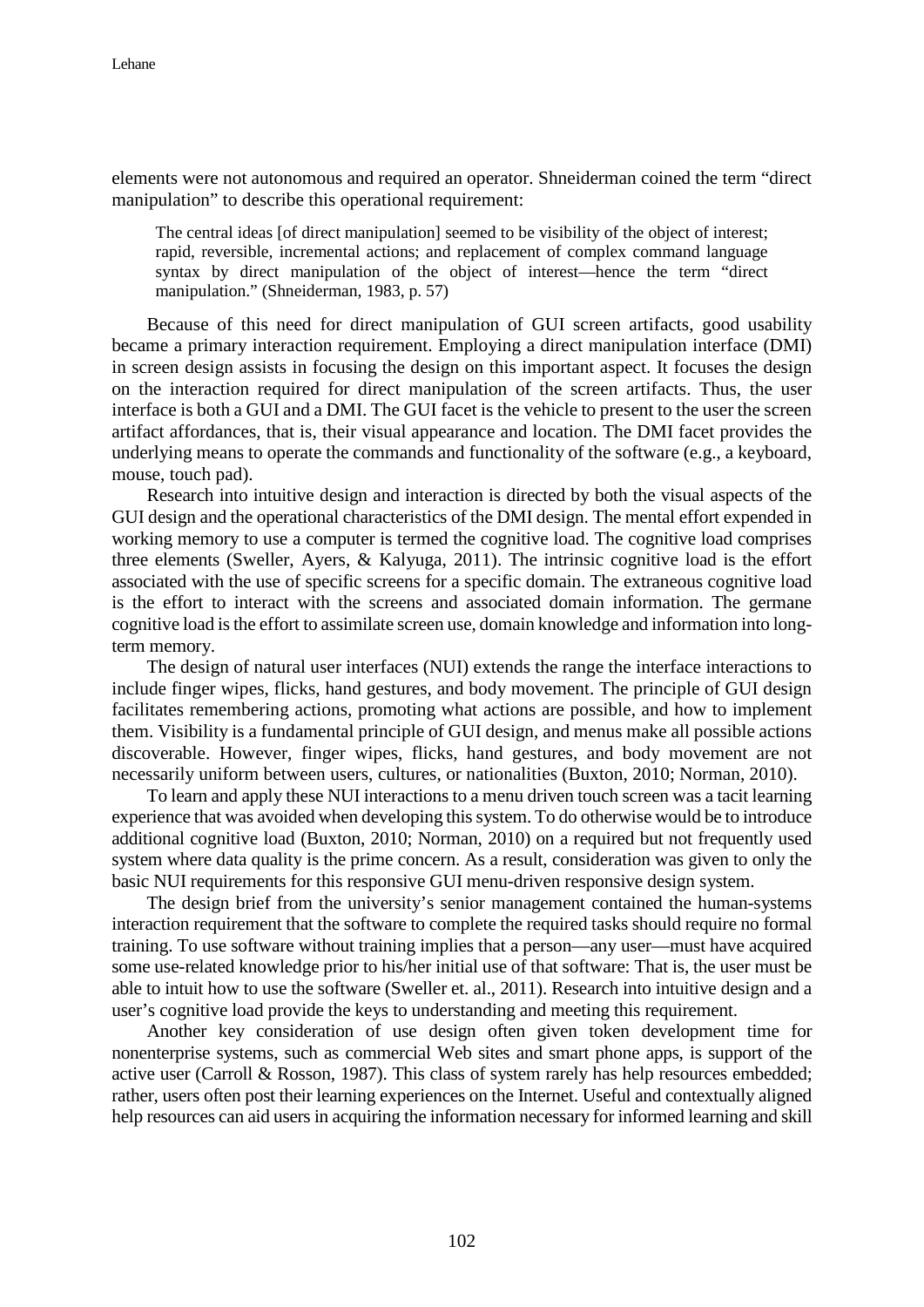development because humans learn from other humans (Rasmussen, 1994; Sweller et al., 2011; Vygotsky, 1978). Humans frequently demonstrate their ability to boot strap, meaning employ selfdetermined incremental learning, to advance themselves to a required level of knowledge. This ability to apply the acquired depth and breadth of knowledge is a measure of a person's immersion in the domain praxis of a pertinent community of practice (CoP).

Help resources to assist with learning should be designed in line with the best practices of adult learning (Bandura, 1978, 1986, 1997, 2001; Knowles, 1984; Rogers, 2002) and instructional design principles of cognitive load theory (Sweller et al., 2011). When an individual experiences gaps in his/her experiential knowledge and skills that make intuitive use impossible, his/her use of help resources should scaffold his/her learning so that the acquisition of the required knowledge and skills is a positive self-development experience. For example, an experience where video and/or text format help resources instruct and guide the user through a series of learning sequences facilitates the accretion of contextual knowledge and skill. In this way, the help resources impart knowledge and enhance skill by guiding interactive learning experiences that also build self-confidence.

Blackler and Popovic (2015) reviewed the findings of researchers from four continents over the last decade and a half and summarized intuitive interaction research findings and methodologies. These concepts and other current research into intuition and intuitive use were applied in this case study to the selection process for the screen artifacts, their layout, and the visual presentation of information on the screen.

The screens were designed to meet the research specifications for intuitive use and to guide the academic staff through the step-by-step process whereby they edit and monitor a survey throughout its life cycle. The series of screens were designed specifically to scaffold users through the CLSE process without training on how to undertake a CLSE and the university's process for this survey without having seen the CLSE software previously. The objective was to present familiar objects in familiar contexts in a controlled sequence that facilitated the CLSE process with minimum cognitive load. These precepts embody current research into intuition, intuitive design, and cognitive load theory.

The principles applied to the design of the staff screens also were applied to the screens delivering the survey to the students, the survey design, and the development screens used by the system administrator. However, discussion on these latter screens is beyond the scope for this paper.

In the following sections, I present the theoretical rationale used to establish the intuitive design criteria and resultant intuitive use analysis methodology. The rationale I propose reviews HCI design criteria, maps them across intuition criteria, considers how they influence the cognitive load, and then develops of the question set to meet the previously discussed criteria to determine successful intuitive design and intuitive use.

### **INTUITIVE INTERACTION WITH USER INTERFACES**

Intuition is defined as reusing pre-existing experiential and formal knowledge in a novel situation. Preliminary research evidence indicates that, in a novel situation, intuition is a twostage process based on past experience and experiential knowledge (Blackler & Hurtienne, 2007; Blackler, Popovich, & Mahar, 2009; O'Brien, Rogers, & Fisk, 2010). The first stage involves recognizing a conceptually similar contextual situation previously experienced (Nardi, 1996;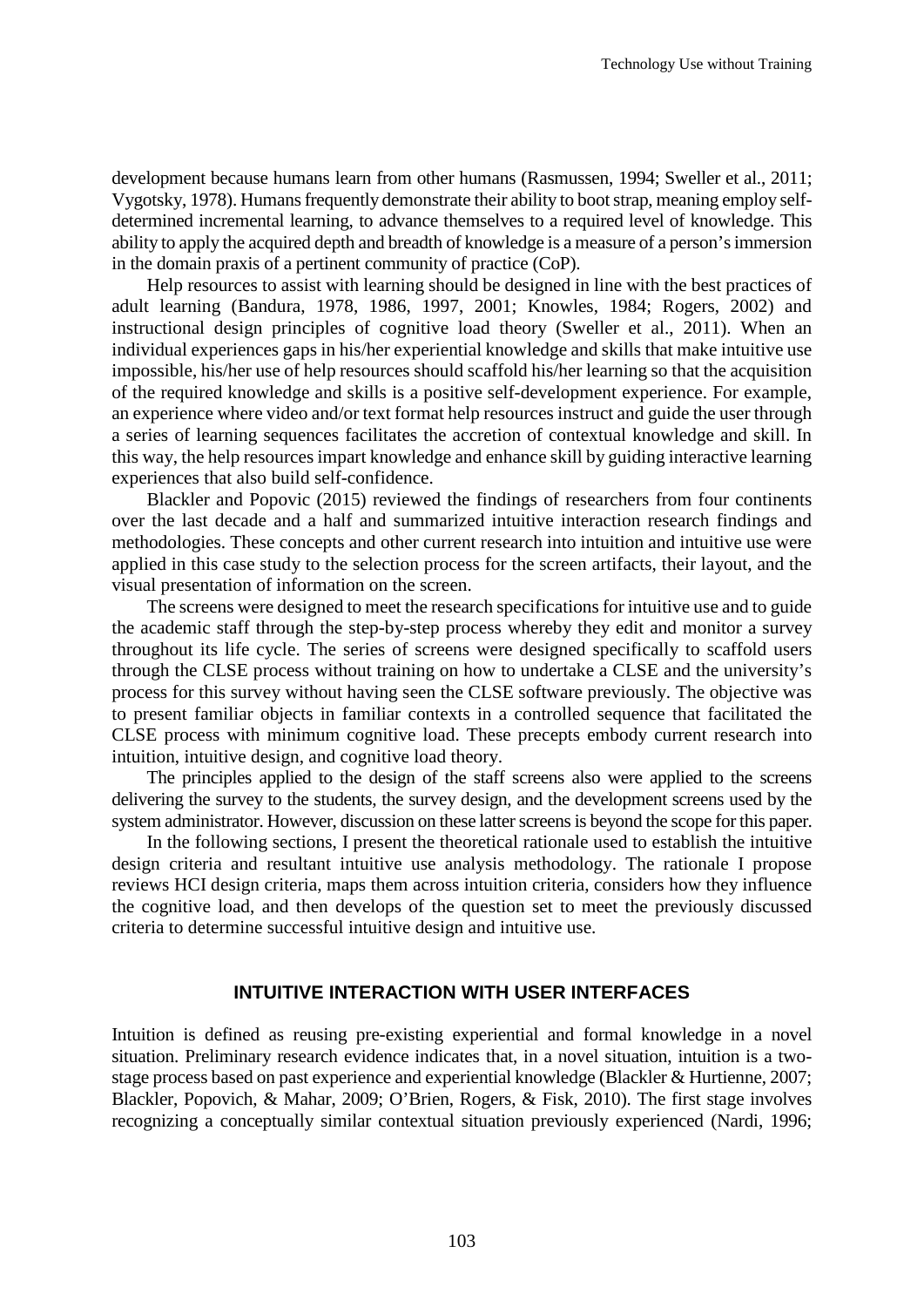Preece, Rogers, & Sharp, 2007). Blackler et al.'s (2009, p. 1) definition of intuition summarizes the consensus on the essential elements of intuition: "Intuition is a type of cognitive processing that utilizes knowledge gained through prior experience. It is a process that is often fast and is nonconscious, or at least not recallable or verbalizable."

The second stage allows the individual to use the previously acquired skills and knowledge to undertake and successfully complete purposeful actions in the novel situation (Bødker, 1991; Checkland, 1999; Suchman, 1987). Intuitive use of software is the leverage of prior knowledge to reproduce familiar interactions with feasibly familiar objects in a novel context to achieve the anticipated outcomes. The intuitive process attempts to integrate already acquired skills and knowledge with the unfamiliar context by executing the interactions implied by the affordances of the screen objects (Gibson, 1977; Kaptelinin, 2014; Norman, 1998). When the intended intuitive interaction sequence produces the anticipated outcome, the intuitive assessment of the use possibilities is confirmed. Thus, intuition leverages prior knowledge to produce interactions with feasibly familiar objects in a novel context that achieves the anticipated predetermined outcomes.

When the intuitive interaction sequence produces the anticipated outcome, the intuitive assessment of the use possibilities is confirmed. This condition satisfies the requirements of Norman's (1998) "Gulfs of Execution and Evaluation" for successful operation of screen artifacts. Activity theory has a three-level abstraction hierarchy that contextually describes this series of events (Bødker, 1991; Nardi, 1996), and each level of the hierarchy has an associated cognitive load (Blackler, 2006; Embrey, 2015; Rasmussen, 1994; Suchman, 1987). The three levels and associated cognitive loads are

- Activity: A long-term formulation requiring controlled conscious processing of plans for actions or chains of actions that may impose a heavy cognitive load,
- Action: Knowledge application involving controlled conscious processing or rule application requiring intuitive processing with possibly some conscious level of involvement that may impose a moderate or light cognitive load,
- Operation: A scripted and skilled automatic behavior (operationalized action) at a nonconscious level of involvement that may impose a light or negligible cognitive load.

#### **Intuitive Design**

Intuitive design is the craft of identifying and implementing familiar screen artifacts and screen layouts in new screen design. Intuitive interaction results from the recognition and successful use of familiar screen artifacts and screen layouts that look and work the way suggested by the familiar artifact affordances. When this goal is not achievable, the design compensates for lack of intuition with well-crafted contextually relevant texts to support self-directed learning experiences.

In their research into models for intuitive design, O'Brien et al. (2010) discussed Blackler's (2006) three principles for intuitive design.

- 1. Use familiar features from the same domain. Use familiar symbols and/or words, put them in familiar or expected positions, and make the functions comparable with functions users have seen before in similar products that perform the same function. Principle 1 is the simplest level of applying intuitive use.
- 2. Transfer familiar things from other domains. Make it obvious what less well-known functions will do by using familiar things as metaphors to demonstrate their function.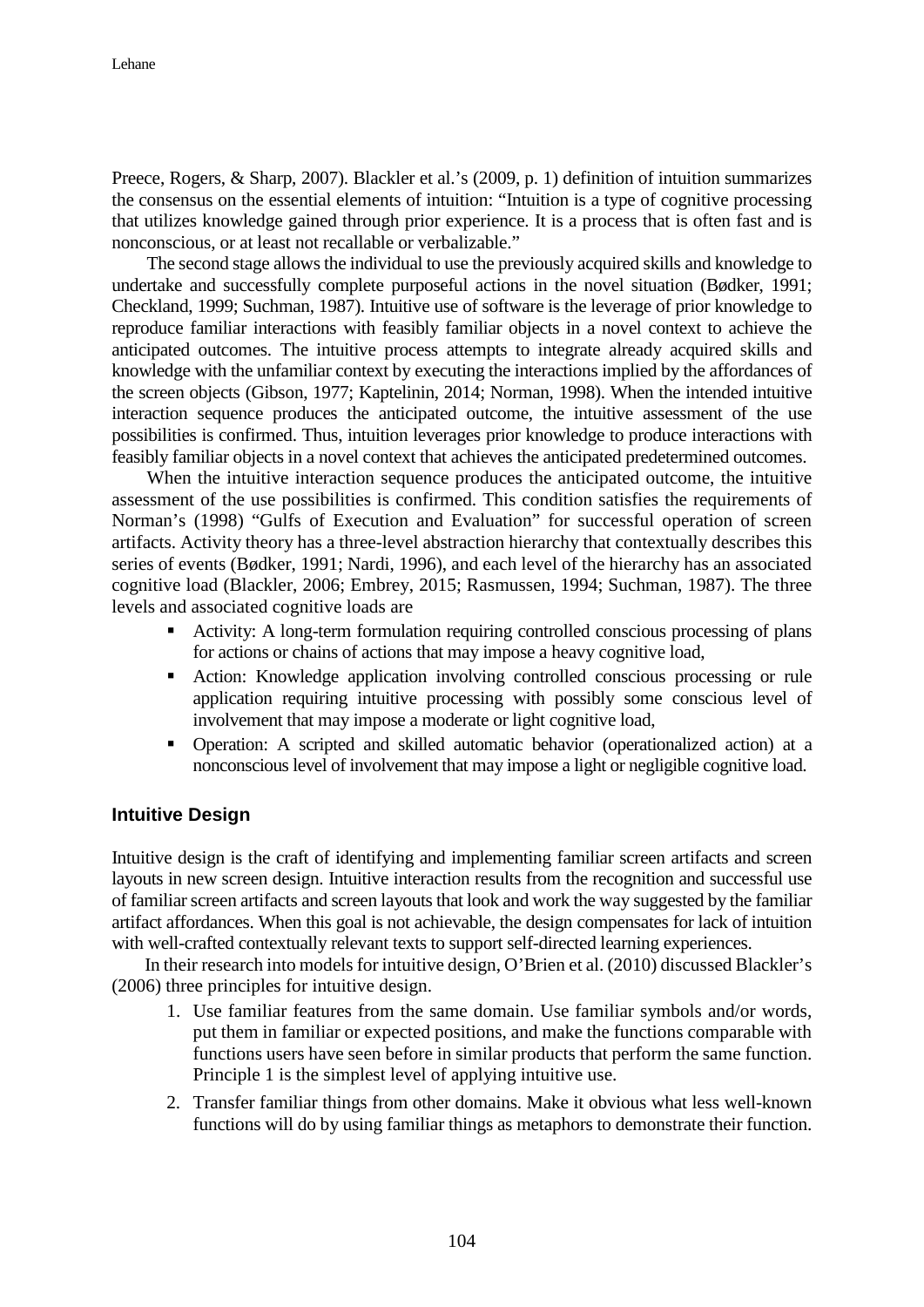Principle 2 requires the use of metaphor to transform something completely new into something familiar by relating it to already existing knowledge.

3. Redundancy and constancy: Increase consistency so that the function, location, and appearance of features are consistent among various parts of the design and throughout each part. Principle 3 facilitates users applying the same knowledge and metaphors across all parts of the interface.

From a human–computer interaction (HCI) perspective, Blackler's (2006) principles of intuitive design echo the best practices for interaction design. Elements of the design principles of Shneiderman and Plaisant (2010), Nielsen (1993), and Norman (2004) align with Blackler's (2006) principles, as shown in Table 1. Consequently, it is possible for the user to apply intuitive design without being conscious of it.

When screen design employs familiar screen layouts, artifacts, and terminology, the user's cognitive load is reduced because the actions are readily implemented as operations. Operations, by definition, are skilled behaviors undertaken at a nonconscious level of cognitive processing, resulting in minimal cognitive load. However, due to poor design or operator error, an operation can fail. When an operation fails, the user can reverse engineer the operation.

An operation can be reverse engineered as an action by conceptualizing the skilled behavior. However, this is accompanied by a high extraneous cognitive load, as each step is a consciously controlled decision in a process that requires additional resources from the available but limited resources of working memory. On the completion of this process, germane resources in working memory then process the new information and store it in long term memory. Figure 1 outlines the structure and relationships between working memory resources and cognitive load.

| <b>Principle</b>              | <b>Best Practice Guidelines</b>   |                                 |                                                                     |
|-------------------------------|-----------------------------------|---------------------------------|---------------------------------------------------------------------|
| <b>Blackler</b>               | Shneiderman                       | <b>Nielsen</b>                  | <b>Norman</b>                                                       |
| Familiarity in the domain     | Strive for<br>consistency.        | Simple and natural<br>dialogue. | Use knowledge in the world and<br>knowledge in the head.            |
|                               | Reduce short-term                 | Speak the user's                | Map the familiarities accurately.                                   |
|                               | memory load.                      | language.                       | Make things visible, bridge the Gulfs<br>of Execution & Evaluation. |
| Metaphors from other          | [not addressed]                   | Speak the user's                | Get the metaphor mappings right.                                    |
| domains                       |                                   | language.                       | Use knowledge in the world and<br>knowledge in the head.            |
|                               |                                   |                                 | Make things visible, bridge the Gulfs<br>of Execution & Evaluation. |
| Redundancy and<br>consistency | Strive for<br>consistency.        | Consistency                     | Use both knowledge in the world and<br>knowledge in the head.       |
|                               | Reduce short-term<br>memory load. |                                 | When all else fails, standardize.                                   |

| <b>Table 1.</b> The Alignment of Blackler's (2006) Design Principles with Best Practice Design Guidelines by |  |
|--------------------------------------------------------------------------------------------------------------|--|
| Shneiderman and Plaisant (2010), Nielsen (1993), and Norman (2004).                                          |  |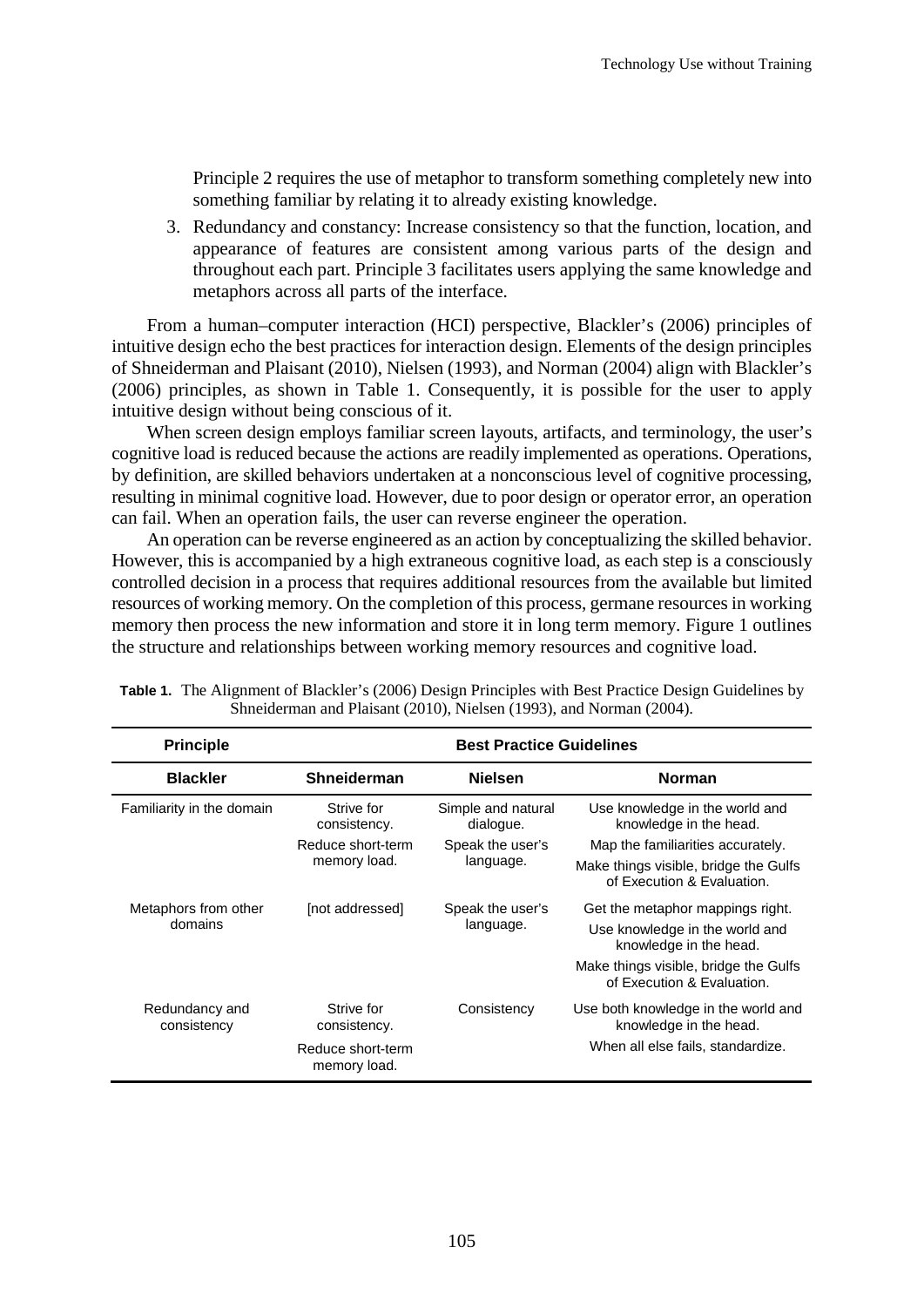|                      | <b>Total Working Memory Capacity</b>                                                                           |                                                         |                                                                                  |  |                            |                  |
|----------------------|----------------------------------------------------------------------------------------------------------------|---------------------------------------------------------|----------------------------------------------------------------------------------|--|----------------------------|------------------|
| <b>Free Capacity</b> |                                                                                                                | <b>Working Memory Resources</b>                         |                                                                                  |  |                            |                  |
|                      | Extraneous<br>Resources                                                                                        |                                                         | Germane Resources                                                                |  |                            | Long Term Memory |
|                      |                                                                                                                | <b>Total Cognitive Load</b>                             |                                                                                  |  | <b>Learning</b><br>Outcome |                  |
|                      | Extraneous<br>Cognitive<br>Load                                                                                |                                                         | Intrinsic Cognitive Load                                                         |  |                            |                  |
|                      | Extraneous<br>Cognitive Load<br>a) interaction<br>with content<br>management<br>system<br>b) content<br>format | Germane<br>Cognitive<br>Load:<br>structures<br>learning | Intrinsic<br>Cognitive<br>Load:<br>assimilated<br>domain<br>specific<br>learning |  |                            |                  |
|                      |                                                                                                                | <b>Learning Activity</b>                                |                                                                                  |  |                            |                  |



Conversely, to operationalize an action as a skilled behavior requires both extraneous and germane resources in working memory. Once the action is operationalized, the extraneous cognitive load is minimal because the user no longer is required to interpret the artifact or the situated action. The intrinsic cognitive load is also light as the actions and operations are integral to the adopted script for the interaction sequence.

A familiar example of operationalization is learning to drive a manual transmission car. Initially, a driver closely monitors and manages every interaction with the vehicle's controls. The germane resources in working memory are utilized for the overall activity of monitoring the car, controlling one's manipulation of the various systems, and keeping safely on the road. The extraneous resources are utilized to pay attention to all the physical interactions necessary to control the vehicle, specifically, to steer, brake, accelerate, press the clutch, and change gears. As experience is gained and the confidence level in driving skills rises, the vehicle's control interactions become semiautomatous skilled behavior. The extraneous cognitive load correspondingly declines, freeing working memory that can be utilized, if necessary, as germane resources servicing the intrinsic cognitive load of driving the car safely.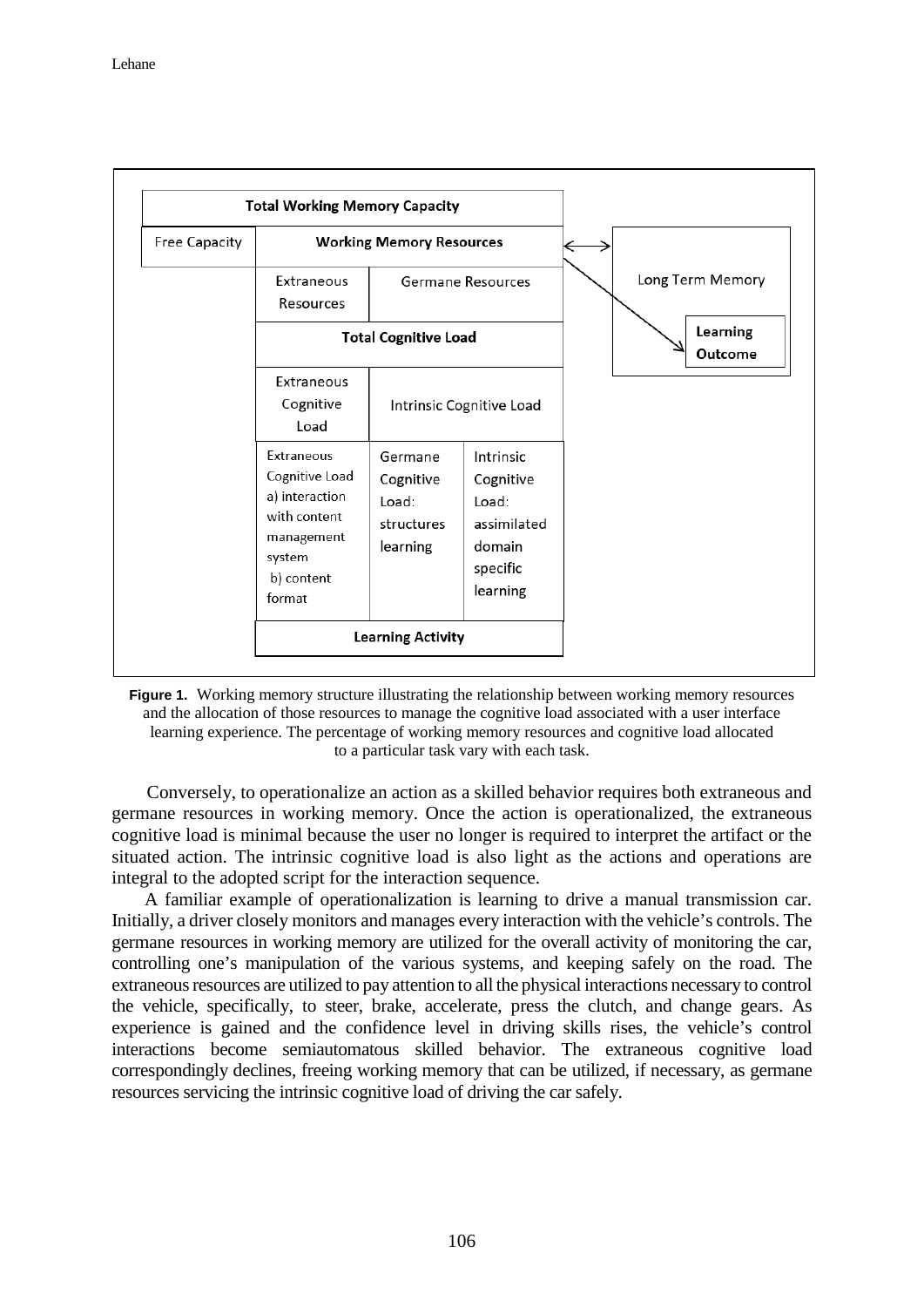Similarly, when an individual is learning how to interact competently with unfamiliar software, the need for additional mental resources in working memory increases the extraneous cognitive load at the expense of the intrinsic cognitive load. This underscores the reason for keeping usability at the forefront in design. If the software cannot be used to obtain the anticipated outcomes, it is impossible to assess whether the software is in fact useful. Usability is the key to determining usefulness, and fit for purpose assessment needs to consider both usability and usefulness.

Usability is a function of the affordances of the screen artifacts. Good usability has its foundation in the system designer knowing the practice of the targeted user cohort (Buxton, 2010). Distributed cognition is the HCI paradigm that best defines what is required for good usability. The affordances of the artifact, which is the vehicle of distributed cognition, are the use-community's praxis crystallized in the artifacts: They transport the history of use and use possibilities across time, location, and the population of the CoP (Lehane, 20012a). These characteristics are the requirements for intuitive interaction.

However, there will be instances of an individual having little or no prior experiential knowledge. In these cases, the help resources of a system should aid in the operationalization of the unfamiliar actions. The help resources should contain explicit step-by-step instructions, obtained from the conceptualization of the operations, to scaffold the user's learning. In this way, the help resources provide a do-as-you-go learning environment that provides partially completed operations as a sequence of procedures to assist the learning and operationalization of the action (Bandura, 1978, 1986, 1997, 2001; Knowles, 1984; Rogers 2002; Sweller et al., 2011). Means to meet this requirement can be presented via, for example, narrated video presentations using screen designs of the system in use and documents that are graphic novelettes with text and images to illustrate the interactions required.

Help resources designed to this paradigm reduce the stress and the cognitive load of learning to use the system. They require fewer extraneous resources in working memory and facilitate more germane resources for the intrinsic cognitive load, if it is required.

#### **Mental Processing**

The prerequisite for intuitive use is leverage of prior knowledge with an accompanying skill base and light cognitive load (Buxton, 2010). The context necessary for recognition to trigger possible intuitive interaction is the reproduction of the user's internal knowledge on the screen: the visibility tenet of HCI design. The act of seeing the screen design impacts on the user's mental processes at three levels: visceral, behavioral, and reflective (Norman, 2004).

The lowest of these three levels is the visceral, which responds to sensory stimuli and initiates motor behavior. The visceral is the instinctive processing that instantaneously makes a value judgment on what is good or bad (physically, mentally, and emotionally) and sends appropriate signals to the muscles and to parts of the brain, typically without initial consciousness. The second level is behavioral, which also responds to stimuli and can initiate behavior. The behavioral level can be influenced by the reflective level, whereas the visceral cannot. The highest level is the reflective level, which is isolated from the sensorimotor actuators. It monitors the behavioral and visceral levels and influences behavior.

Affective processing, which includes emotional response, starts with the visceral. Everyday behavior, best described as skilled or operationalized activity without conscious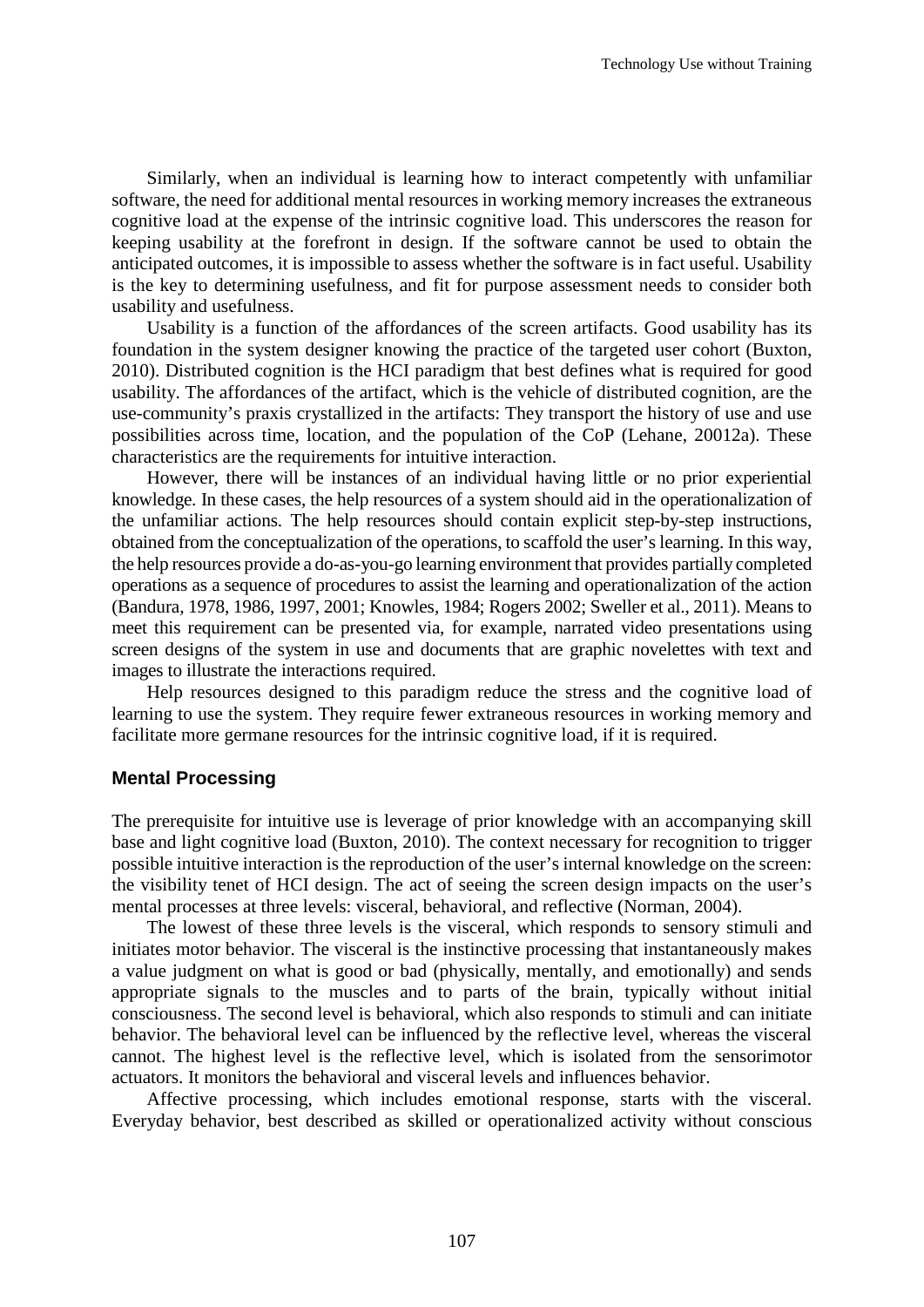consideration of the activity, is the behavioral level. Finally, the reflective level involves conscious cognition, the contemplative processing of past, present, and proposed experiences.

The cognitive load associated with the use of prior knowledge is a function of the activity's plans, the action levels of mental processing, and the implementation of skilled behavior for the predetermined operations (Buxton, 2010). Rasmussen (1994) classified the different types of information processing required to use "ecological information systems," his term for software programs used in the workplace. The three processing classifications are skill, rule, and knowledge (SRK). Together, they indicate the amount of conscious control a person has over his/her interactions with the system. Blackler's (2006) rationale for the intuitive design criteria and Lehane's (2012a) system acceptance indicator (SAI) were both established using the SRK processing classifications.

Skilled processing is in response to observed signals that trigger highly practiced physical operations that are associated with automatic nonconscious cognitive load. Signals are visceral in that they initiate a low-level automatic response. Signs are visual system characteristics that trigger the mental application of a rule associated with that characteristic or the use of knowledge to generate an appropriate response. The implementation of a rule is intuitive and contextually sensitive. Depending on the context, the rule may be applied nonconsciously or its application may involve some conscious involvement and a light cognitive load. The use of knowledge in response to a sign is a controlled conscious process that can impose a moderateto-heavy cognitive load, depending on the circumstance. Knowledge work requires reflection to formulate plans based on schema-derived scripts.

Screen design should facilitate the SRK paradigm. Norman's (2004) levels of mental processing and Rasmussen's (1994) information processing hierarchy align mental processing of information with levels of consciousness and behavior. Consideration also needs to be paid to reflective mental processing undertaken as a postbehavior assessment of an activity. This analysis of screen design requirements indicates that reflective assessment needs to consider three knowledge sources:

- knowledge from the skilled and automatic use of signals as transparent symbols;
- knowledge from the intuitive and possibly conscious use of signs as familiar symbols;
- knowledge from the controlled and conscious use of unfamiliar or seemingly familiar symbols.

These knowledge constructs interleave with the operation, action, and activity hierarchical interaction structure of activity theory (Bødker, 1991; Nardi, 1996). Table 2 presents these elements and how they interlink as the requirements for intuitive design of an activity. The extended continuum provides an overview of the relationships between the constructs and their interdependence. To undertake an activity, the objective must be determined from the context of the situation (Buxton, 2010; Checkland, 1999; Suchman, 1987). Consequently, the objective is emergent from the individual's inherent plans and scripts that shape the environment and the activity.

#### **Intuition Elements**

The proper selection of screen artifacts and appropriate screen layout from the users' CoP (domain) is essential for intuitive interaction. The computer domain comprises myriad CoPs. An oft quoted but not attributed mantra is "know your user." An extension of this is "know your users'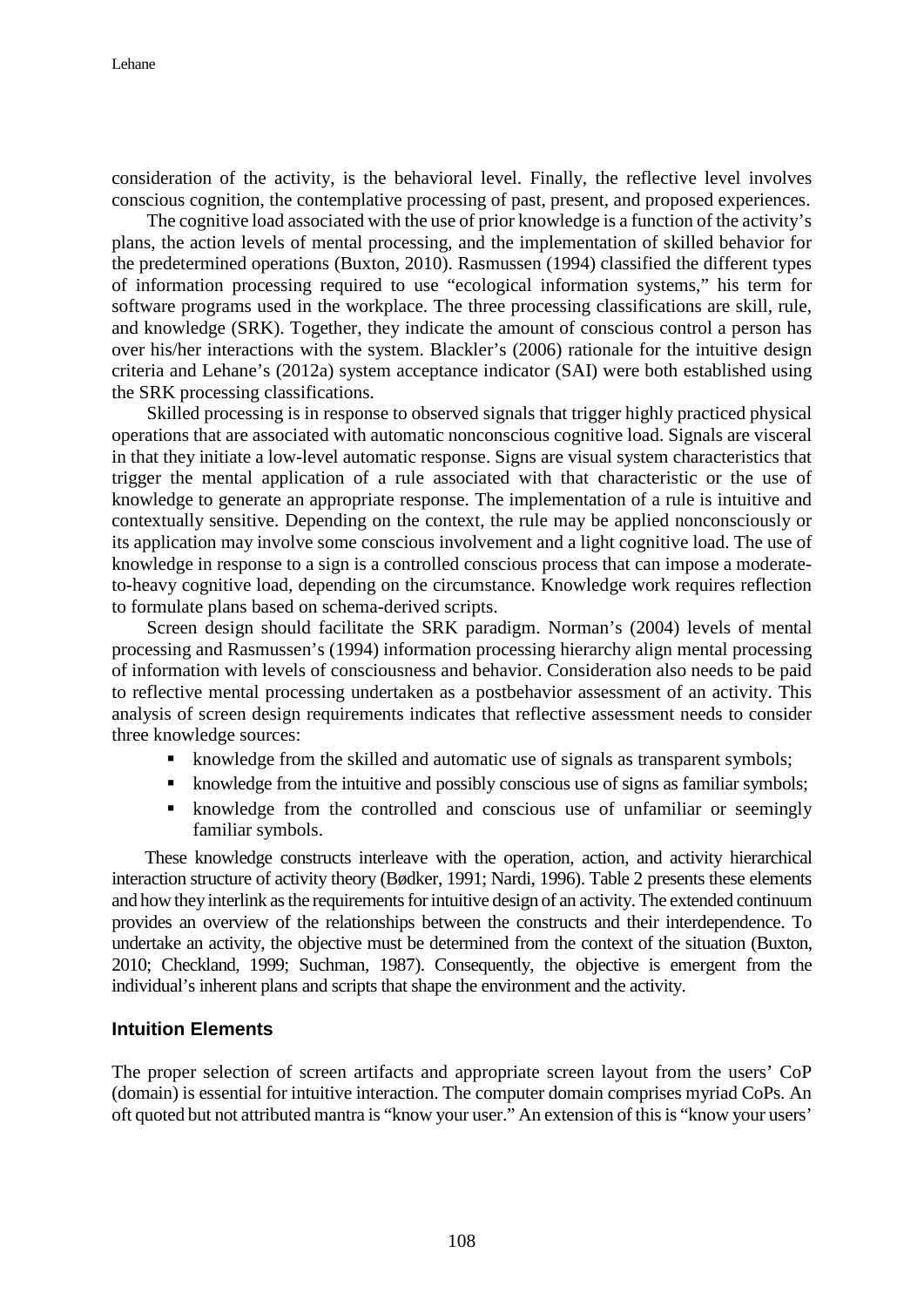| <b>Mental processing</b> | Cognitive<br>processing                              | Οf<br>Level<br>consciousness              | <b>Extraneous</b><br>cognitive<br>load | SRK model of task<br>performance                                                                  | <b>Activity theory</b>                                          |
|--------------------------|------------------------------------------------------|-------------------------------------------|----------------------------------------|---------------------------------------------------------------------------------------------------|-----------------------------------------------------------------|
| Visceral                 | Automatic,<br>unconscious<br>engagement              | Process is non-<br>conscious              | Negligible                             | Skill-practiced<br>operations with<br>automatic<br>nonconscious<br>cognitive load                 | Evaluate<br>contextual<br>environment                           |
| Behavioral               | Intuitive, with<br>some<br>conscious<br>engagement   | Possibly some<br>conscious<br>involvement | Light to<br>medium                     | Rule-nonconsciously<br>applied or some<br>conscious<br>involvement and a<br>light cognitive load. | Contextually<br>triggered scripts<br>for observable<br>behavior |
| Reflective               | Controlled,<br>with fully<br>conscious<br>engagement | Process is<br>conscious                   | Light                                  | Knowledge-from<br>skilled use and<br>comfortable with use<br>of transparent<br>symbols            | Operations -<br>contextually<br>triggered<br>expertise          |
|                          |                                                      | Process is<br>conscious                   | Medium                                 | Knowledge-from<br>intuitive use and<br>comfortable with use<br>of familiar symbols                | Actions -<br>contextually<br>scaffolded<br>stages               |
|                          |                                                      | Process is<br>conscious                   | Heavy                                  | Knowledge - from<br>conscious use and<br>comfortable with use<br>of unfamiliar symbols            | Activity -<br>conceptually<br>familiar                          |

community of practice" (Lehane, 2012c). A CoP has common practices (praxis) for use and design of its tools. The manner in which the community experiences its practices is explained by the HCI paradigm of distributed cognition (Hutchins, 1995, 2000) and is crystallized in the affordances of the artifacts used. The affordances propose the artifact use possibilities and the methods of use. Identifying the artifacts and understanding the use practice provides insight into the why that is fundamental to the what, when, where, and how of screen and system design (Lehane, 2012a, 2012b, 2012c).

The intuitive interaction continuum assimilates Blackler's (2006) three principles for intuitive interaction:

- use familiar features from the same domain;
- transfer familiar things from other domains;
- [implement] redundancy and internal consistency.

Designing with the implicit HCI intuitive guidelines and Blackler's principles as the primary focus brings as many as possible already known elements into the design. The other HCI guidelines and the functionality to support the required tasks are a secondary focus implemented as appropriate to the stage in the design progress.

The primary focus creates a context that generates a positive visceral response. The secondary focus provides rules and onscreen knowledge for successful interactions based on behavioral knowledge and existing expertise and experience.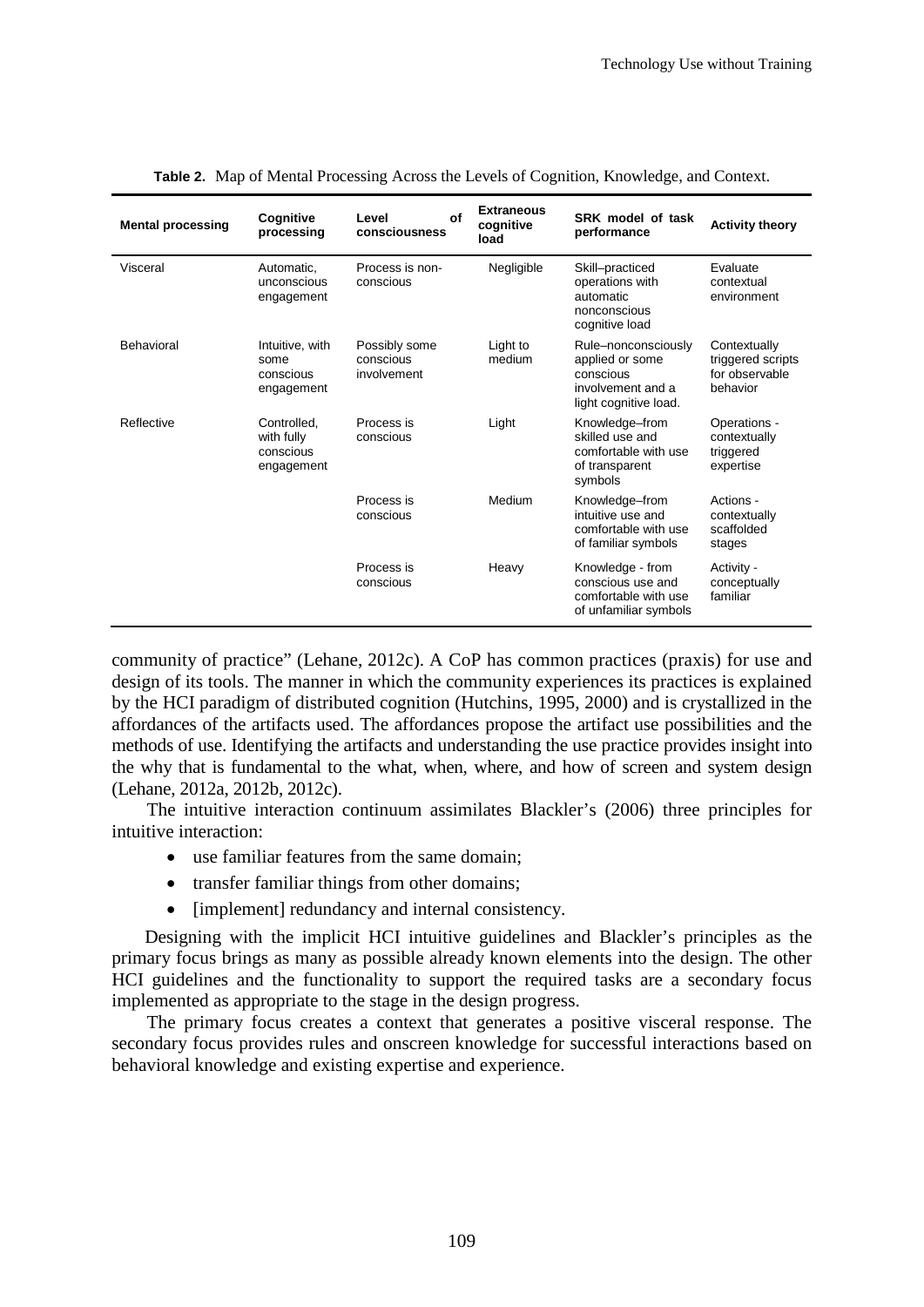### **Assess Intuitive Design**

The research into intuition identified three essential elements as being necessary for the emergence of intuitive interactions.

- 1. A context that presents visual triggers for prior knowledge and expertise to be expeditiously and nonconsciously accessed prior to initiating a scripted behavior for a particular action and subsequent operations.
- 2. Initiating the interactions scripted by the suggested familiarity of the novel situation.
- 3. Completion of the interactions delivering the outcomes suggested by the familiarity, thereby confirming the successful leverage of prior knowledge.

The requirements for intuitive use have been identified and discussed. However, the question arises as to how intuitive design can be evaluated, along with the corollary of how to use the feedback to improve both the design and the design process. Anecdotal evidence alone makes it difficult to validate and verify. It would be advantageous to have an instrument that could be readily applied with consistent reproducible results.

The unified theory of acceptance and use of technology (UTAUT; Venkatesh, Morris, Davis, & Davis, 2003) integrated technology acceptance and use concepts. Previous work on the evaluation of design produced the SAI (Lehane, 2012a). The development of the SAI mapped the SAI questions to the UTAUT question sets and theoretic frameworks (Lehane 2008; Lehane & Huf, 2007). The SAI is a validated survey instrument that can be used to evaluate system use within an HCI designed technology acceptance framework. Previously, Blackler's (2006) three principles of intuitive interaction were shown to align with existing principles for HCI design. Therefore, Blackler's principles should be able to be evaluated using the SAI.

The SAI is a survey instrument of 25 statements that are assessed using a 5-point Likert agreement scale. The responses are mapped to usability engineering concepts of system acceptance, usefulness, functionality, utility, and usability. This is achieved by mapping the elemental properties of active user, distributed cognition, affordances, immersion in the CoP and the context of the work environment onto the usability engineering concepts (Lehane, 2010). The SAI question set was reviewed and six questions were considered to form a concise subset that describes the developed intuitive mental processing schema. Table 3 presents the SAI questions, their UTAUT determinant, and the theoretical basis for the inclusion of the question in the question set.

The mental processing and screen design aspects associated with each question are presented in Table 4. This table outlines the suitability of each question for evaluating the associated mental processing.

A comprehensive reflective assessment of an activity considers all three mental processing activities and the predominant screen design aspect impacting on the mental processing. Thus, the GUI designer considers the initial visual impact. The DMI/NUI aspects are considered for the perception of the on-screen affordances, interaction inputs for an outcome, and the outcome itself. Visceral and behavioral processing are separate stages but, by its nature, reflective assessment must contemplate the skills and behaviors as well the overall activity. The question set should facilitate this and be able to assess the intuitive qualities of the screen design, screen layout and the interaction design: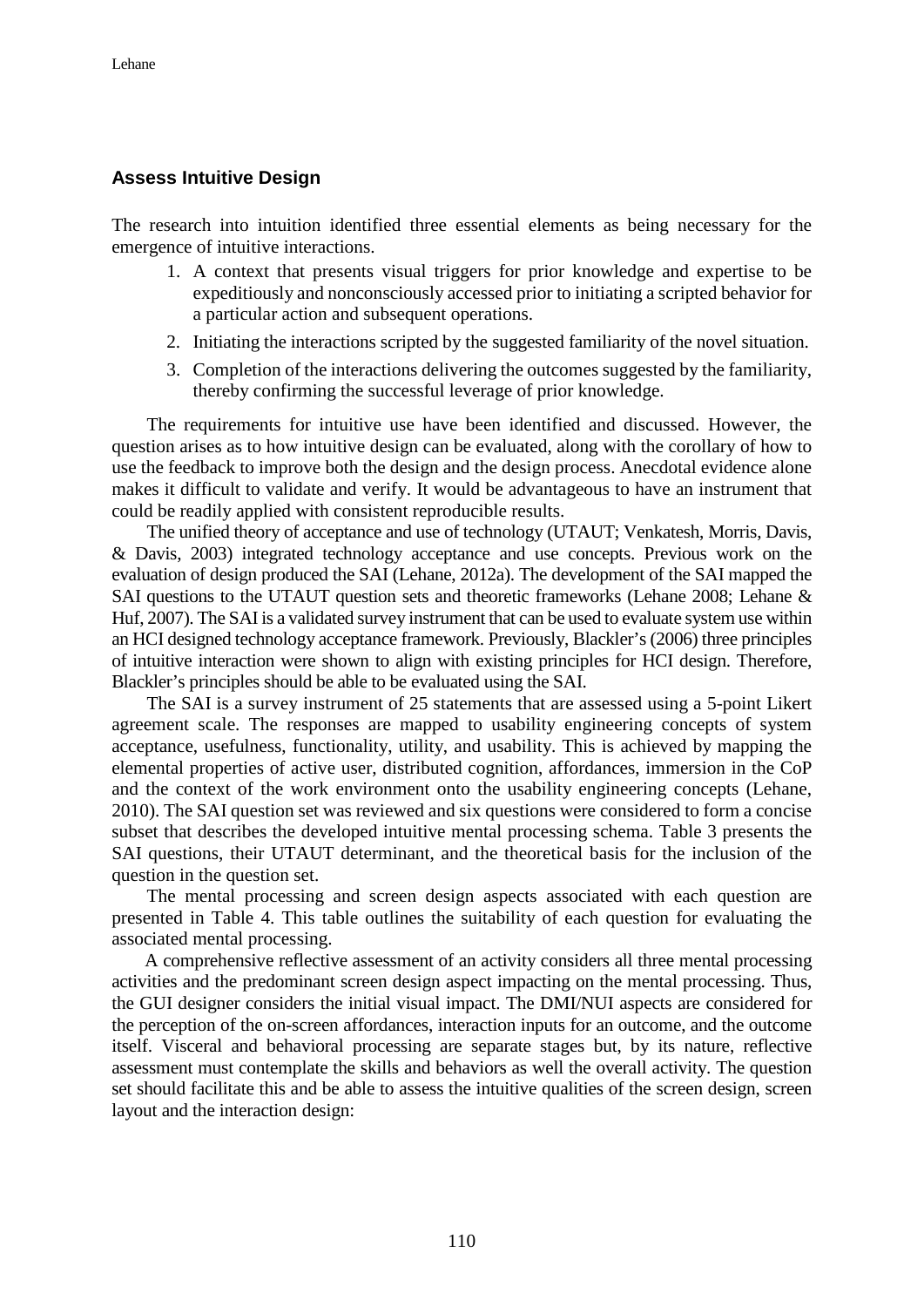| <b>SAI Questions</b>                                                                                                   | <b>UTAUT Determinate</b>                                                                            | Technology<br><b>Acceptance Theory</b>                                                                      |
|------------------------------------------------------------------------------------------------------------------------|-----------------------------------------------------------------------------------------------------|-------------------------------------------------------------------------------------------------------------|
| Q1. The screen for this software<br>looks like other screens I have used.                                              | Effort expectancy: perceived ease of<br>use (Key concept: skillful)                                 | <b>Technology Acceptance</b><br>Model <sup>1</sup> & Innovation<br>Diffusion Theory <sup>2</sup>            |
| Q2. When I look at the icons and                                                                                       | Effort expectancy: perceived                                                                        | <b>Technology Acceptance</b>                                                                                |
| menus, etc., on the screen I know                                                                                      | behavioral control/ease of use (Key                                                                 | Model & Innovation                                                                                          |
| what to use and how to use it.                                                                                         | concept: clear & understandable)                                                                    | Diffusion Theory                                                                                            |
| Q3. For the things that I use, this                                                                                    | Effort expectancy: perceived behavioral                                                             | <b>Technology Acceptance</b>                                                                                |
| software looks and works the same                                                                                      | control/ease of use (Key concept:                                                                   | Model & Innovation                                                                                          |
| way every time.                                                                                                        | software does what I want it to do)                                                                 | Diffusion Theory                                                                                            |
| Q4. There is always enough                                                                                             | Facilitating conditions - perceived                                                                 | <b>Technology Acceptance</b>                                                                                |
| information on the screen when it                                                                                      | behavioral control/perceived                                                                        | Model & Theory of Planned                                                                                   |
| is needed.                                                                                                             | usefulness (Key concept: flexible)                                                                  | Behavior <sup>3</sup>                                                                                       |
| Q5. I think I will be able to use this<br>software without asking for help from<br>the experts who know how to use it. | Facilitating conditions: perceived<br>behavioral control/ self-efficacy (Key<br>concept: knowledge) | <b>Technology Acceptance</b><br>Model & Theory of Planned<br>Behavior & Social Cognitive<br>Theory $\rm ^4$ |
| Q6. I would recommend this software                                                                                    | Social influence: social factors (Key                                                               | Model of PC utilization <sup>5</sup> &                                                                      |
| to a colleague or friend.                                                                                              | concept: recommend)                                                                                 | Social Cognitive Theory                                                                                     |
|                                                                                                                        | Notes 1 Models how uses accent and use technology (Davis, as cited in Venkatesch et al. 2003)       |                                                                                                             |

| <b>Table 3.</b> SAI Questions as a Statement for Agreement with its Associated UTAUT Determinate |
|--------------------------------------------------------------------------------------------------|
| and Technology Acceptance Theory.                                                                |

*Notes*. 1. Models how uses accept and use technology (Davis, as cited in Venkatesch et. al., 2003). 2. Rational for the rate of dispersion of new ideas and technology (Rogers, as cited in Venkatesch et. al., 2003). 3. Explain behaviors over which people can exert self-control (Mathieson, as cited in Venkatesch et. al., 2003). 4. Knowledge acquisition occurs in the context of social interactions (Bandura, as cited in Venkatesch et. al., 2003). 5. Knowledge acquisition occurs in the context of social and technological interactions (Compeau & Higgins, as cited in Venkatesch et. al., 2003).

| <b>Mental Processing</b>                     | <b>SAI Questions</b>                                                                                            | <b>Screen Design</b>                                   |
|----------------------------------------------|-----------------------------------------------------------------------------------------------------------------|--------------------------------------------------------|
| Visceral-influenced by skill                 | The screen for this software looks like other<br>screens I have used.                                           | <b>GUI aspects</b>                                     |
| Behavioral-influenced by<br>rules            | When I look at the icons and menus, etc., on the<br>screen I know what to use and how to use them.              | DMI/NUI aspects                                        |
| Reflective—influenced by<br>skill knowledge  | For the things that I use, this software looks and<br>works the same way, every time.                           | GUI and DMI/NUI<br>aspects                             |
| Reflective-influenced by<br>action knowledge | There is always enough information on the screen<br>when it's needed.                                           | GUI and DMI/NUI<br>aspects                             |
| Reflective—influenced by<br>meta knowledge   | I think I will be able to use this software without asking<br>for help from the experts who know how to use it. | GUI and DMI/NUI<br>aspects                             |
| Emotional                                    | I would recommend this software to a colleague or<br>friend.                                                    | Response that assigns<br>value to objects or<br>events |

**Table 4.** Mental Processing and Associated Questions Relating to Screen Design Aspects.

*Note*. GUI is the graphical user interface; DMI/NUI is direct manipulation interface/natural user interface.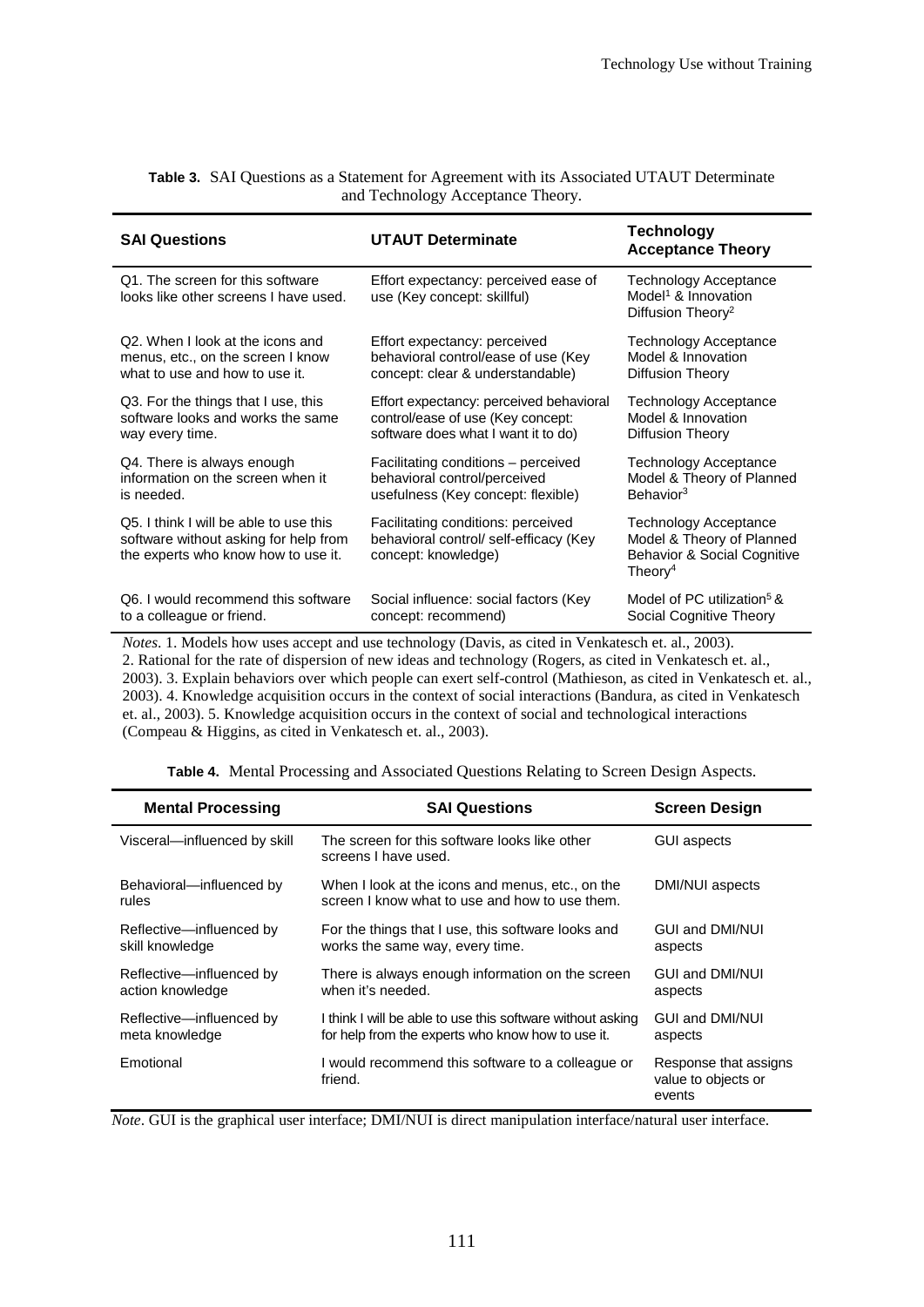- Question 1 initial reaction to the user interface;
- Ouestion 2 confirms Question 1;
- Ouestion 3 confirms Question 2;
- Question 4 confirms findability and usefulness for an active CoP member;
- Question 5 confirms the design uses the practice of the user's CoP;
- Question 6 confirms the previous question set with an emotional personal association by the survey participant (ownership).

The previous sections discussed the characteristics of intuition and identified three elements required for intuitive interaction. The three elements are familiar user expectations, confident interactions, and the successful leverage of prior learning. The SAI intuitive use subset of questions is pertinent to these concepts.

An assessment instrument must allow results to be interpreted consistently over a diversity of projects. Table 5 provides a summation table that associates each question of the SAI on screen design with an activity theory concept, the SRK model for information processing, and Norman's mental process. A low response for an individual question indicates that that element of the design criteria requires attention by way of fieldwork and/or design review.

A high level of agreement demonstrates that the screen design followed the practice of the users' CoP and thus the extraneous cognitive load of users will be low. In such a case, the system allowed the users to draw on their extant knowledge and skills for intuitive interaction with the visual, graphic, interaction, navigation, and information elements of user interface.

The question set was used to evaluate the intuitive use of a new software system at a regional university in Australia. I present the case study in the next section.

| <b>SAI Question</b>                                                                                                   | Design Criteria                                  | <b>Activity Theory</b>                                           | <b>SRK MODEL</b>                                                                     | <b>Mental Process</b> |
|-----------------------------------------------------------------------------------------------------------------------|--------------------------------------------------|------------------------------------------------------------------|--------------------------------------------------------------------------------------|-----------------------|
| The screen for this software<br>looks like other screens I<br>have used.                                              | Usability, distributed<br>cognition, affordances | Evaluate<br>contextual<br>environment                            | Skill-sign                                                                           | Visceral              |
| When I look at the icons and<br>menus, etc., on the screen I<br>know what to use and how<br>to use them.              | Usability, distributed<br>cognition, affordances | Contextually<br>triggered scripts                                | Rule-signals                                                                         | Behavioral            |
| For the things that I use, this<br>software looks and works<br>the same way, every time.                              | Usability, distributed<br>cognition, affordances | Operations -<br>contextually<br>triggered expertise              | Knowledge from<br>skilled use:<br>comfortable with<br>use of transparent<br>symbols  | Reflective            |
| There is always enough<br>information on the screen<br>when it's needed.                                              | Usability, distributed<br>cognition, affordances | Actions<br>contextually<br>scaffold stages                       | Knowledge from<br>intuitive use;<br>comfortable with<br>use of familiar<br>symbols   | Reflective            |
| I think I will be able to use<br>this software without asking<br>for help from the experts who<br>know how to use it. | Depth of immersion in<br>CoP                     | Activity within<br>conceptually<br>familiar schemas<br>& scripts | Knowledge from<br>conscious use;<br>comfortable with<br>use of unfamiliar<br>symbols | Reflective            |

**Table 2.** System Design Criteria Applicable to the SAI Statements for Agreement.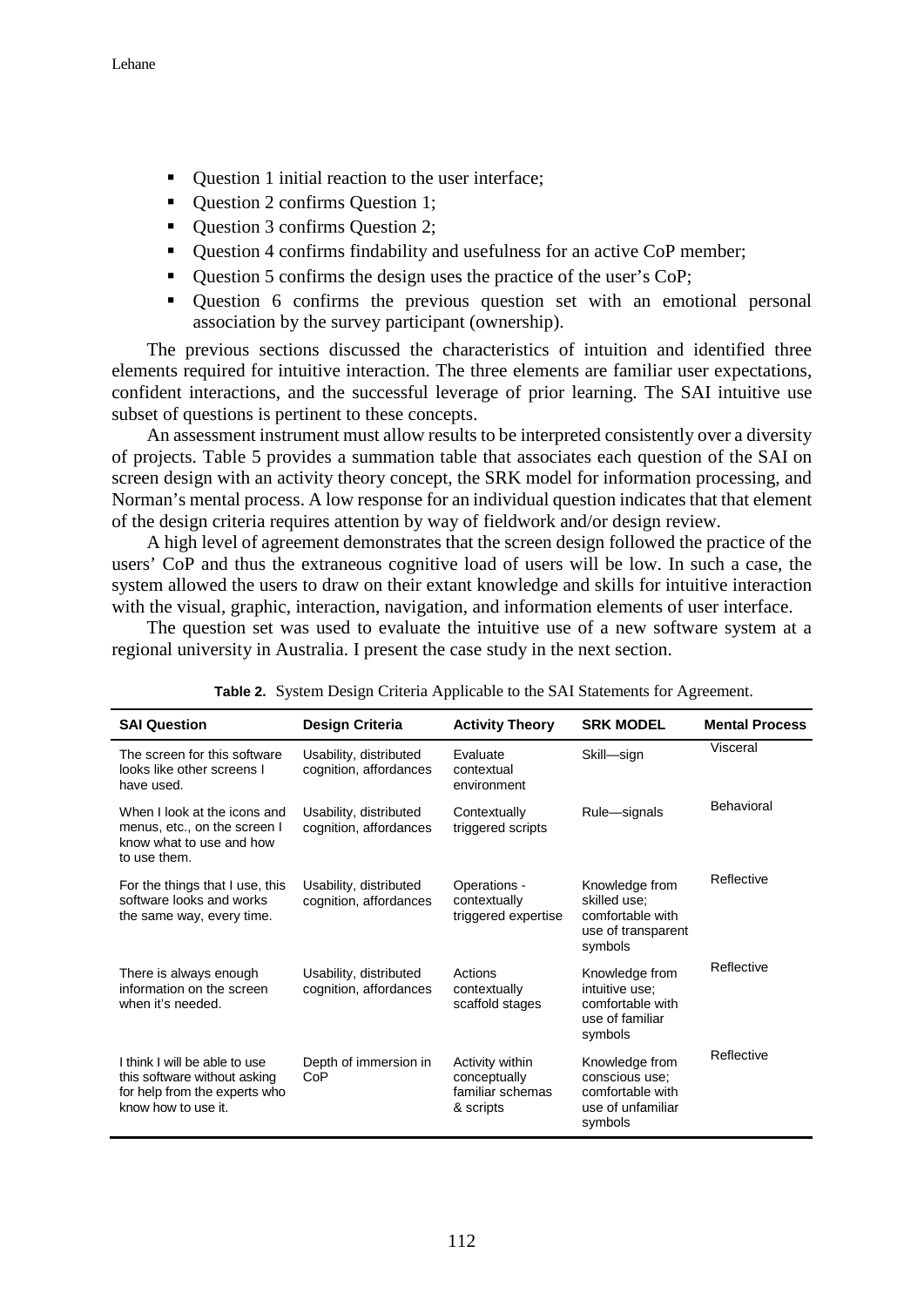## **THE CASE STUDY**

In this section, I discuss the design and development of the academic staff interfaces presented in the Introduction. The discussion focuses on the screen and interaction design to meet the staff user requirement that the system enables users to complete the required tasks without formal training. The overall design of the system and user interfaces for all user classes is out of scope for this paper. However, a paper discussing the design for the screens, interactions, and user experience is proposed.

The preamble on intuitive design and interaction outlines the theoretical considerations given to the design of all the system's user interfaces (UIs). The HCI design paradigm used for the development process was the spiral life cycle model (Boehm as cited in Preece et al., 2007; Winston, 1970) applying user-centric rapid application development (Millington & Stapleton as cited in Preece et al., 2007).

Progress reviews evaluated the work by using Checkland's (1999) five measures of performance:

- efficacy—successful in producing the required output
- efficiency—the minimum resources are used to obtain the output
- effectiveness—the processes modeled are indispensable
- ethics—the process has moral integrity
- elegance—the overall design and its elements are aesthetically pleasing.

There is a caveat to elegance in that the aesthetics of graphic design must never take precedence over usability.

The programming for the CLSE system was based on a survey life cycle (SLC) that incorporated, but was not limited to, functionality for the design and development of the survey question set, managing the opening and closing dates for the stages of the SLC, changing the data sets displayed with each life cycle stage, controlling security and access to personal and corporate data, ensuring that legacy question sets could not be changed after a survey was closed, and generating reports. The SLC programming also included control of progress through the SLC and the CLSE processes.

The brief required that the academic staff interfaces were to be accessible on devices ranging from notebooks to desktop computers and use the dominate browsers for Microsoft, Android, and Apple operating systems. To meet this platform specification, a responsive design was the goal, rather than developing a separate application for the mobile solutions. Mobile phone platforms with their small screens and onscreen keyboards were excluded from the brief due to their potential to cause usability issues in reading and inputting data.

The design brief was quintessentially short: A CLSE system that the academic staff could interact with without training in the use of the software or training in their role for course-level student evaluation. Over a period of years, while running training workshops, the university's course evaluation and survey officer had identified and recorded shortfalls in functionality, onscreen information, and software use issues. Consequently, the new system's functional requirements for academic staff were documented in detail. This evidence-based research was invaluable as it established the usability and functional requirements.

The design process took place within three sequential but overlapping phases—nominal, descriptive, and formative—in line with ecological interface design principles (Vicente, 1999). The nominal phase analyzed the current system and reviewed the already documented evidence-based requirements; the descriptive phase investigated the contextual-use requirements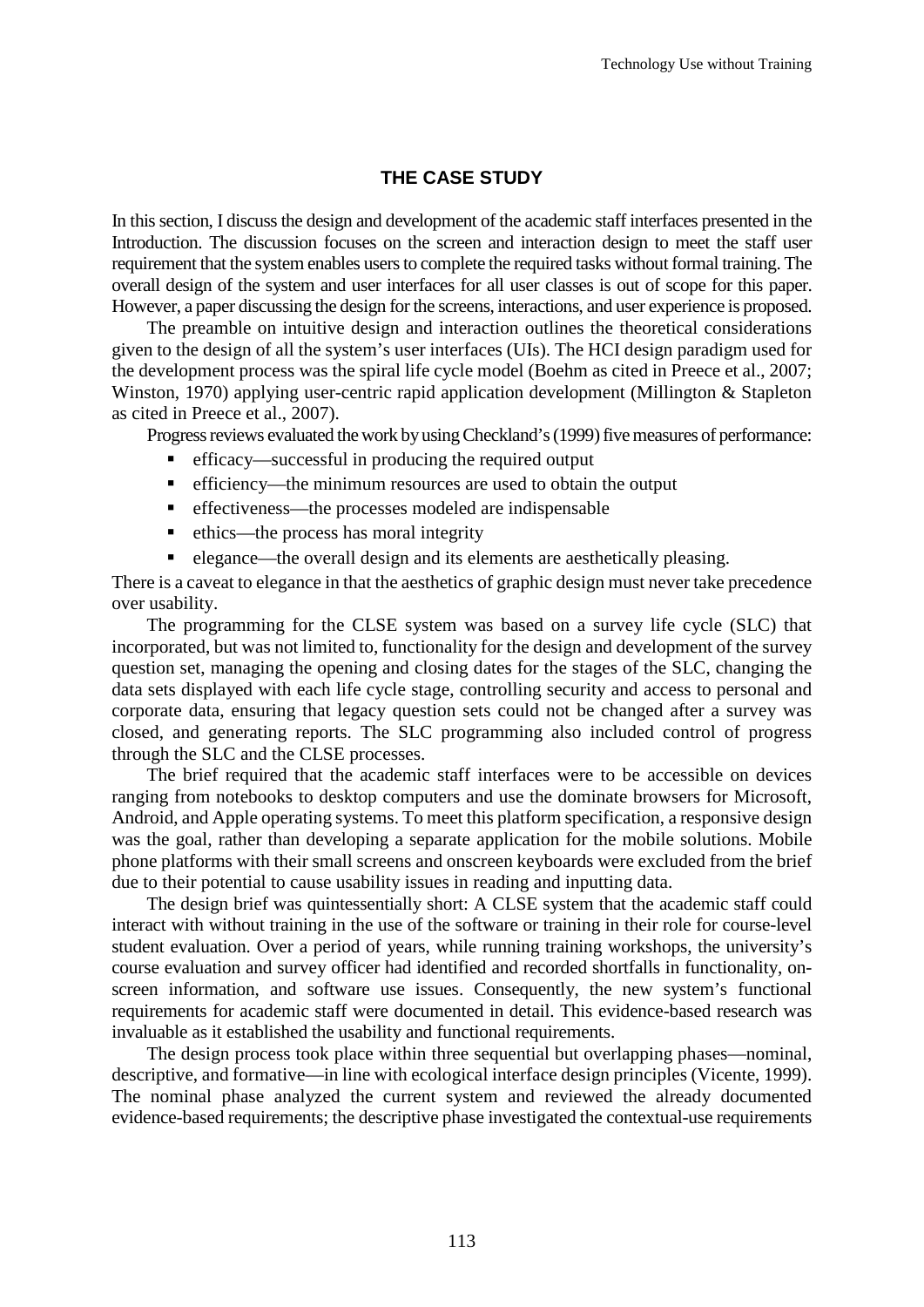of the current system and the current shortfalls. The formative phase encompassed the design and development phases undertaken after detailing the use requirements and the desired outcomes of the future system. The formative phase also incorporated the initial design of the required outcomes, the processes to deliver the new UIs, the associated interaction designs, and the coding of the business rules and screens.

Gestalt and aesthetic considerations proved important in the design and presentation of the information on the screen. With placement, text, and color choices, the graphic designer improved the readability of important but previously mundane notices. Quality graphic art represents an important aspect of screen design because positive initial visual impressions are critical for usability and system acceptance. However, aesthetics must never take precedence over usability: If graphic design dictates that an object should be on the right side of the screen but usability precedence dictates that users expect the object to be on the left, then the object must be placed on the left.

Academic personas were developed to identify the predominate subsets of staff user characteristics, academic roles, IT experience, and attitude toward the various technologies used. The personas grounded the use cases with evidence-based issues that identified the pros and cons of existing and proposed functionality and screen layout. The selection of screen artifacts for interaction controls, such as icons and terminology, was drawn from the Microsoft pallet because the university specifies Microsoft products for use by staff and students. Apple products are supported but not specified for staff and student use.

Academic subject matter experts (SMEs) were brought into the process early in the development of each set of screens that supported an individual activity. The selected SMEs possessed attributes identified in the purposive sampling matrix that was developed from the personas. Various levels of expertise and experience were sought in areas of academic role, familiarity with CLSEs, familiarity with the previous CLSE software, IT skills, and Englishas-a-second-language experience.

Changes to the layout and changes to the academic terminology were based on the recommendations of the academic SMEs. Where the SMEs had difficulty in using the software or understanding the terminology, designers modified the software to fit their mental models. The SMEs first exposure to a design was to step through the proposed interaction design on a wireframe. Feedback was sought on all aspects of screen design: the on-screen artifacts, screen layout, terminology, and the sequence of the steps to progress through the process, as presented on the wireframe.

The first screen was produced after the initial mock-up and test. The SMEs were brought back to review subsequent versions of the screens, the interaction design, and the help resources. Multiple reviews resulted in identified issues requiring changes to the screen design and the help resources. The help resources of the case study were designed using the best practice adult learning (Bandura, 1978, 1986, 1997, 2001; Knowles, 1984; Rogers, 2002) and instructional design principles of cognitive load theory (Sweller et al., 2011).

The screen reviews, on occasion, identified places in the process where the interaction design needed to constrain the available branching options to ensure the process proceeded as required. In other cases, the interaction design required modifications when a screen had to be expanded to two screens to accommodate the process or when two screens had to be condensed into one to constrain the process.

Information relating to various aspects of software use or information about the CLSE process and role specific responsibilities were allocated separate areas on the screen. The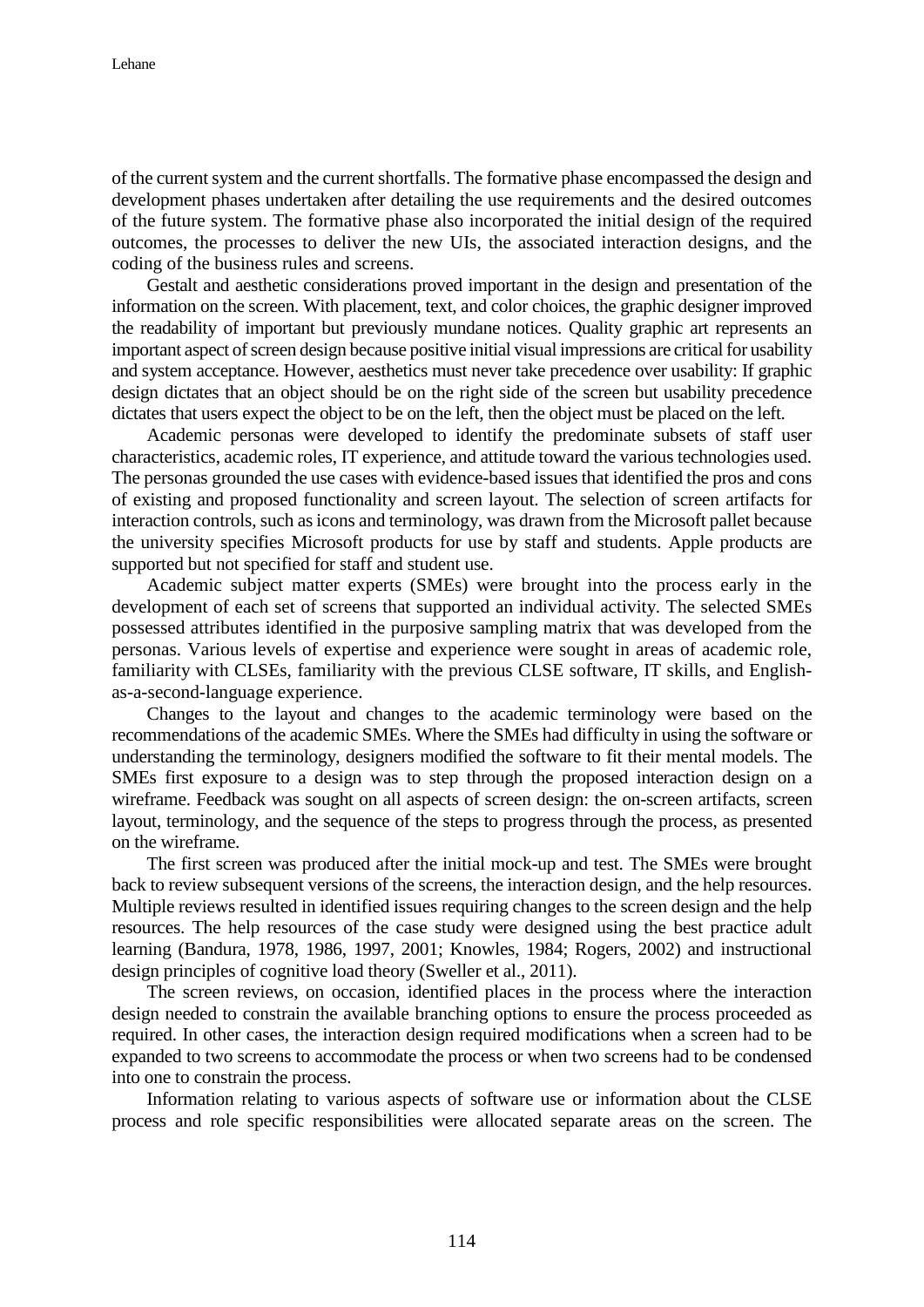location, area allocated, and color reflected best practice usability and the relative importance of the information in the CLSE process. Gestalt and aesthetic principles were applied to the overall layout, the design of sections, and the allocation of fonts, line spacing, and color. The location, shape, and color of icons and the design of other on-screen artifacts for monitoring and control were tested by experienced and novice computer users to ensure a base level of use-familiarity and outcome expectations.

The on-screen information and the page-specific help resources were designed and developed to scaffold the academic staff through their assigned activities. The help function used multimedia and text formats. The videos were produced to enhance the learning experience for staff members without experiential knowledge of CLSE or the survey editing process and to assist nonnative users of English.

During design discussions, the various activities associated with the tasks were identified. The various activities were termed "what brings them to the screen." In this perspective, "them" encompassed all the proposed classes of users of the CLSE system. This allowed for consideration of the inputs and outcomes of each activity, its associated functional requirements and related data fields, as well as the interactions to monitor and control each activity of the task.

By way of example, a number of activities can bring a staff member to the screen. For instance, a staff member can access the software to review a survey about to be run, monitor the response rate of an open survey, or provide examiner feedback. Each stage of the survey life cycle brings implications for the staff, the students, and the system administrator. The set of screens designed for each audience at each stage underwent the same rigor of design outlined in this section. An overview of the staff screens developed for the CSLE system is presented in the following section of the paper.

### **STAFF USER INTERFACES**

In this section, the discussion of staff UIs covers intuitive use in more detail. However, stepping through the interaction design for each screen to assess the user experience is the focus of a separate user experience paper under consideration.

The staff UIs were developed from the scenarios of situated actions (Buxton, 2010; Carroll, 2003; Suchman, 1987). The screens and interactions were designed to support the academic staff in the following activities.

The teaching staff role involves

- $\blacksquare$  reallocating the examiner role if he/she is not the course's examiner;
- checking that all courses are listed, and if not, contacting the examiner to be added to the staff for the course;
- making sure all staff for evaluation are listed by name, if this feature is offered for the survey;
- **PEDRICAL EXECUTE:** previewing the survey, checking any questions that have been added to the survey by the examiner, and discussing options for additional questions from the approved question list with the examiner; and
- reviewing the evaluation to see what the students are going to see.

An examiner's editing role entails

- checking that all his/her allocated examiner courses are listed;
- checking that all staff teaching the course are attached to the course;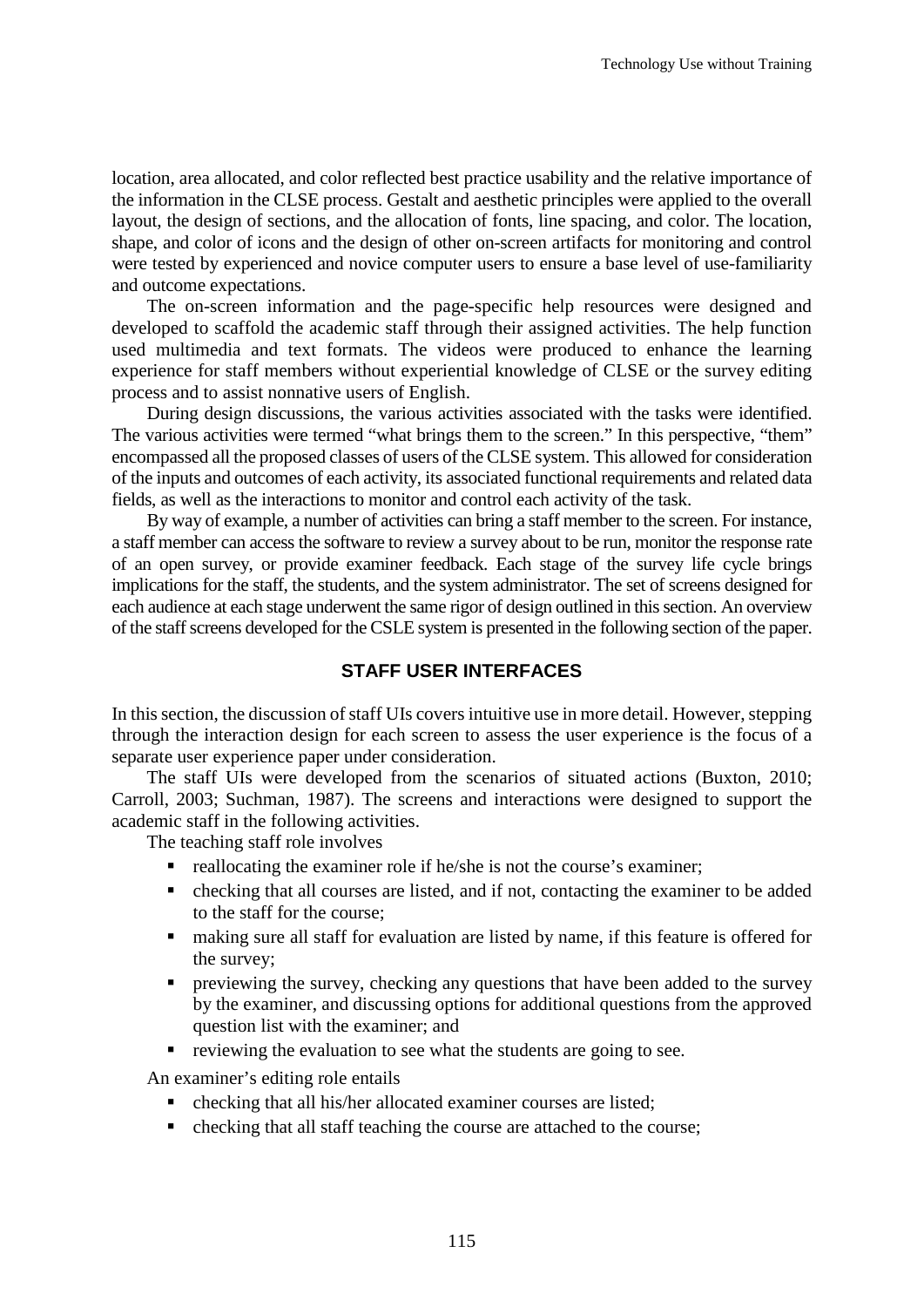- **•** removing any staff listed who are not teaching the course;
- allocating staff for evaluation, if this feature is offered for the survey (students will see the staff member's name);
- adding questions from the list of approved questions, if appropriate;
- $\blacksquare$  reviewing the evaluation to clarify what the students are going to see;
- monitoring the status of the survey;
- **n** monitoring response rates; and
- accessing reports and provide examiner feedback as appropriate.

After selecting the current survey campaign on the staff landing page, the courses in that survey iteration for which the staff member is either examiner or teacher are presented in a list. A segment of this course list is presented in Figure 2. Course description, academic role, and SLC status are displayed for monitoring the courses progress throughout the SLC.

Specific courses in a person's list can be found using the search function; a course that has not been associated with a person also can be accessed using the search function. The system's search functionality supports search, filtering, and sorting all data contextually relevant to that screen. Selection of the Edit button opens the course for editing. Even after an initial editing, a course survey can be modified while the survey campaign is open for editing. Teaching staff who are not the examiner can preview the survey by selecting the Preview button.

Teaching staff also can view the pool questions from the preview. Pool questions are additional questions that the survey owner has the option to ask. Access to the pool questions allows the teaching staff and the examiner who may be on different campuses to simultaneously view and

|                | 2016, S1, Week 5 - Course Evaluation,<br>Coursework Courses (Survey 6) | <b>EDITING OPEN</b>                                        | Editing closes on 29/06/2016 |                          | <b>View Courses</b> |
|----------------|------------------------------------------------------------------------|------------------------------------------------------------|------------------------------|--------------------------|---------------------|
|                |                                                                        |                                                            |                              | <b>Search for course</b> |                     |
| Code           | <b>A</b><br><b>Description</b>                                         | Campus/Mode/Term                                           | Role                         | ٨                        | <b>Reviewed</b>     |
| <b>CMS1000</b> | <b>Communication and Scholarship</b>                                   | <b>TWMBA</b><br>ONLINE<br><b>Semester 2, 2015</b>          | <b>Examiner</b> (change)     | Edit<br>Preview          |                     |
| <b>ENG1101</b> | Introduction to Engineering Problem Solving                            | <b>SPRNG</b><br><b>ONCAMPUS</b><br>Semester 2, 2015        | <b>Examiner</b> (change)     | Edit<br>Preview          |                     |
| <b>EDC1100</b> | Lifespan Development and Learning                                      | <b>TWMBA</b><br><b>ONCAMPUS</b><br><b>Semester 2, 2015</b> | <b>Examiner (change)</b>     | Modify<br>Preview        |                     |
|                | Display 20 + records                                                   | Showing 1 to 3 of 3 entries                                |                              | Previous                 | Next<br>1           |
|                | SEARCH FOR MISSING COURSES BY COURSE CODE TO REQUEST ACCESS:           |                                                            |                              |                          |                     |
| $\alpha$       | Search by course code                                                  | O                                                          |                              |                          |                     |

**Figure 2**. Academic staff view of the staff landing page that lists the surveys currently running for courses in which the academic staff member has either examiner or teaching responsibilities.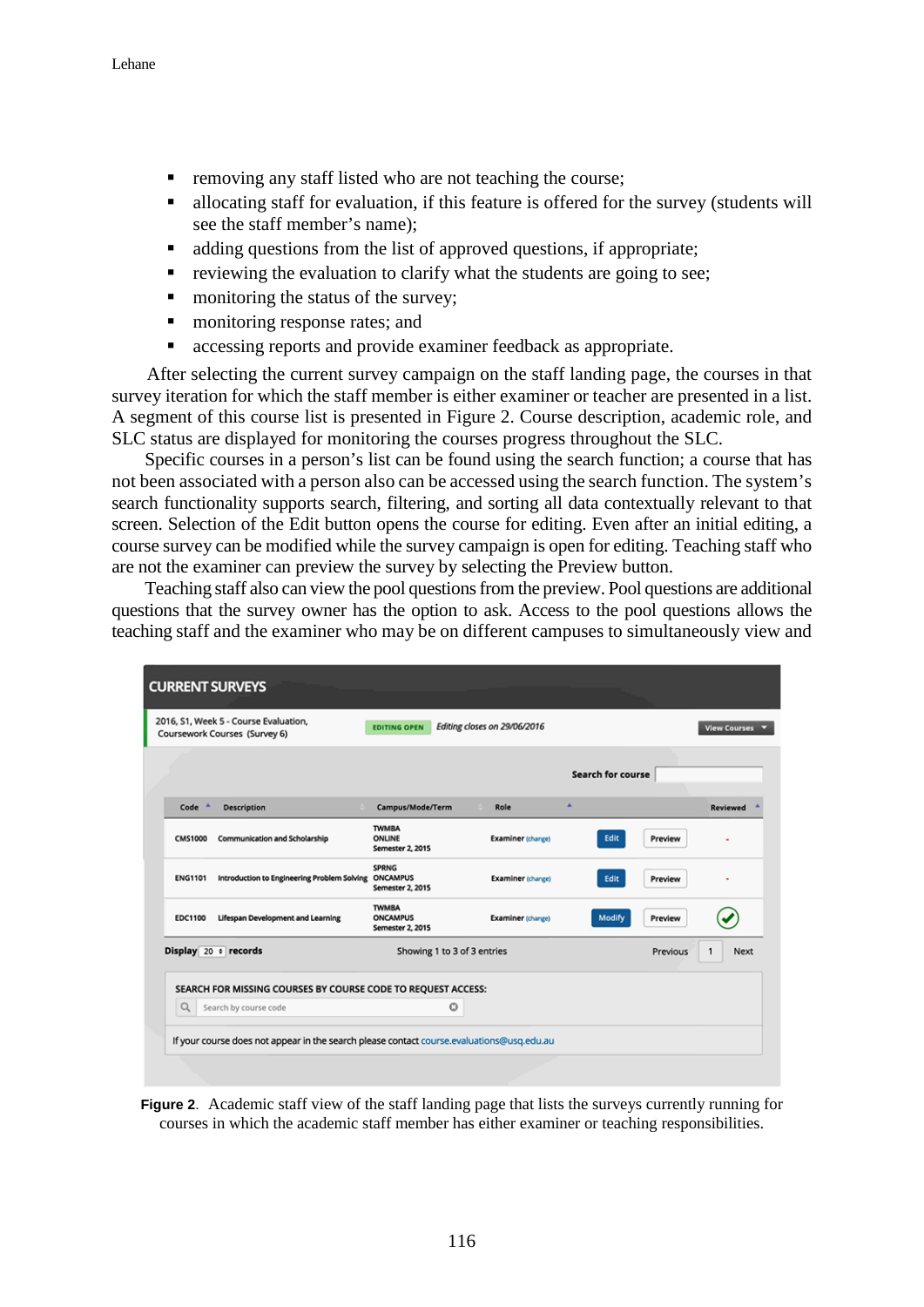discuss possible additional questions conveniently over the phone. This helps to shorten the timeline for survey development. An edited survey has a green tick in the Reviewed column and is available for modification. The Reviewed status is useful for monitoring the completion rate of the editing process. Once a survey is open to the students, the Reviewed column data are replaced with a column showing the student response rate as a percentage and tally.

### **The Editing Process**

The editing process was developed as a five-step procedure with individual screens to scaffold the user through the process:

- confirm examiner and teaching staff;
- $\blacksquare$  set up staff evaluation (if part of the survey);
- **•** review questions and add questions, if appropriate;
- **preview the survey;**
- mark as reviewed.

Progress through the editing process is monitored by the course review progress bar. The icons for each stage in the process are links to the screen for that stage. As each stage is completed and saved, a green tick replaces the stage number in the icon. Video and text help resources are available, as well as a Back button for navigation.

The first editing screen, as shown in Figure 3, asks the fundamental question of course ownership to establish/confirm examiner rights or teaching staff only access. The development of this functionality to control access to the survey and examiner rights allowed the academic



**Figure 3.** The Examiner Rights screen allows academic staff to establish their relationship to the course and the survey. An examiner has privileges for editing survey that a nonexaminer, teaching only, staff member does not.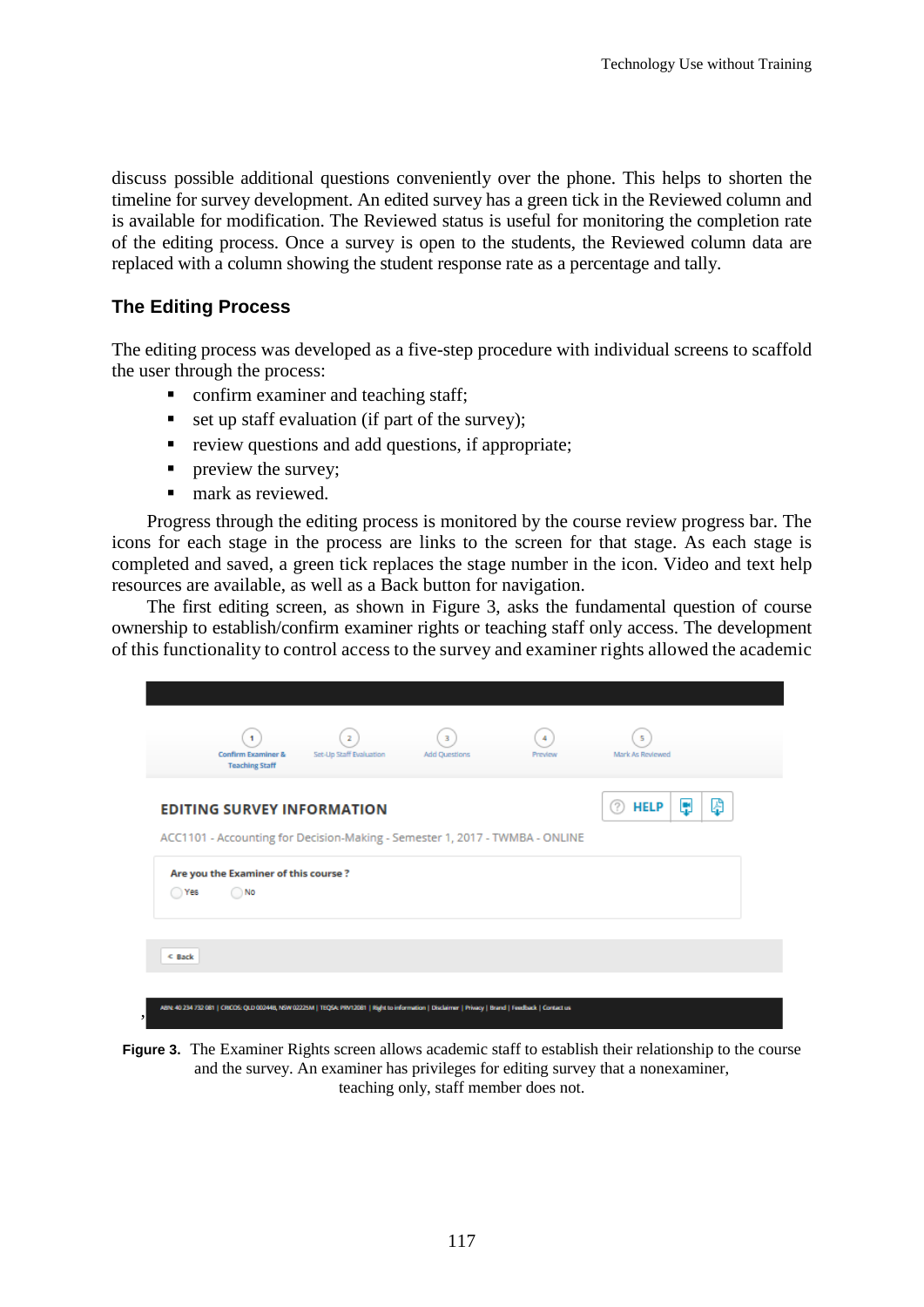staff to make any required changes to staffing without assistance from the system administrator, thereby empowering academic staff.

A "No" response to the examiner rights opens an overlay that, on completion, initiates an email to the new examiner. The previous examiner is then reassigned to a teaching staff role and returned to the landing page. A "Yes" response calls the next screen to confirm the teaching staff.

The screen to confirm teaching staff, Figure 4, has the same visual appearance as the first screen in the process: progress bar, page-specific video, and text help. Additional CLSE information is presented on the screen above the associated data fields and control artifacts.

Academic staff associated with the course in the university's academic database are the default teaching staff for the course. The examiner can remove the default-entered staff if they are no longer associated with the course, and new staff can be added using the search function.

|                                       | Confirm Examiner &<br><b>Teaching Staff</b>                                                                                                                                                                                                                    | Set-Up Staff Evaluation | <b>Add Questions</b> | Preview                  | Mark As Reviewed        |                               |
|---------------------------------------|----------------------------------------------------------------------------------------------------------------------------------------------------------------------------------------------------------------------------------------------------------------|-------------------------|----------------------|--------------------------|-------------------------|-------------------------------|
|                                       | <b>EDITING SURVEY INFORMATION</b>                                                                                                                                                                                                                              |                         |                      |                          | 7<br><b>HELP</b>        | Łã<br>ę                       |
|                                       | ACC1101 - Accounting for Decision-Making - Semester 1, 2017 - TWMBA - ONLINE                                                                                                                                                                                   |                         |                      |                          |                         |                               |
| <b>Confirm Teaching Staff</b>         | Please review the list of teaching staff currently assigned to this course. Please remove any staff that didn't teach the course this offering. If teaching staff<br>are not listed then you can add them by searching for their name in the search box below. |                         |                      |                          |                         |                               |
| <b>Teaching Staff for this course</b> | PLEASE NOTE: All teaching staff listed below will have access to the survey results for this course.                                                                                                                                                           |                         |                      |                          |                         |                               |
| Ross Walson                           |                                                                                                                                                                                                                                                                | <b>Course Examiner</b>  |                      |                          |                         |                               |
| <b>Rodney Smith</b>                   |                                                                                                                                                                                                                                                                | Remove X                |                      |                          |                         |                               |
| Robert Block                          |                                                                                                                                                                                                                                                                | Remove x                |                      |                          |                         |                               |
|                                       |                                                                                                                                                                                                                                                                |                         |                      |                          |                         |                               |
| <b>Alice Wonder</b>                   |                                                                                                                                                                                                                                                                | Remove X                |                      |                          |                         |                               |
| <b>ADD STAFF MEMBER</b><br>Q<br>ahmed |                                                                                                                                                                                                                                                                | ō                       |                      |                          |                         |                               |
| <b>Staff Member</b>                   | Campus                                                                                                                                                                                                                                                         | Room                    | <b>Extension</b>     | Email                    |                         |                               |
| Ahmed Sahid                           | Toowoomba Campus                                                                                                                                                                                                                                               |                         |                      | Ahmid Sadih @ xyz.edu.au |                         | Select                        |
|                                       |                                                                                                                                                                                                                                                                |                         |                      |                          |                         |                               |
| c Back<br>Cancel                      |                                                                                                                                                                                                                                                                |                         |                      |                          | Continue without saving | <b>Save and Continue &gt;</b> |

**Figure 4.** The Confirm Teaching Staff screen is a responsibility of the course examiner after his/her role has been confirmed on the previous screen. This screen facilitates the addition or removal of teaching staff (fictitious names in the figure) from the list of staff who can access the survey and the survey reports.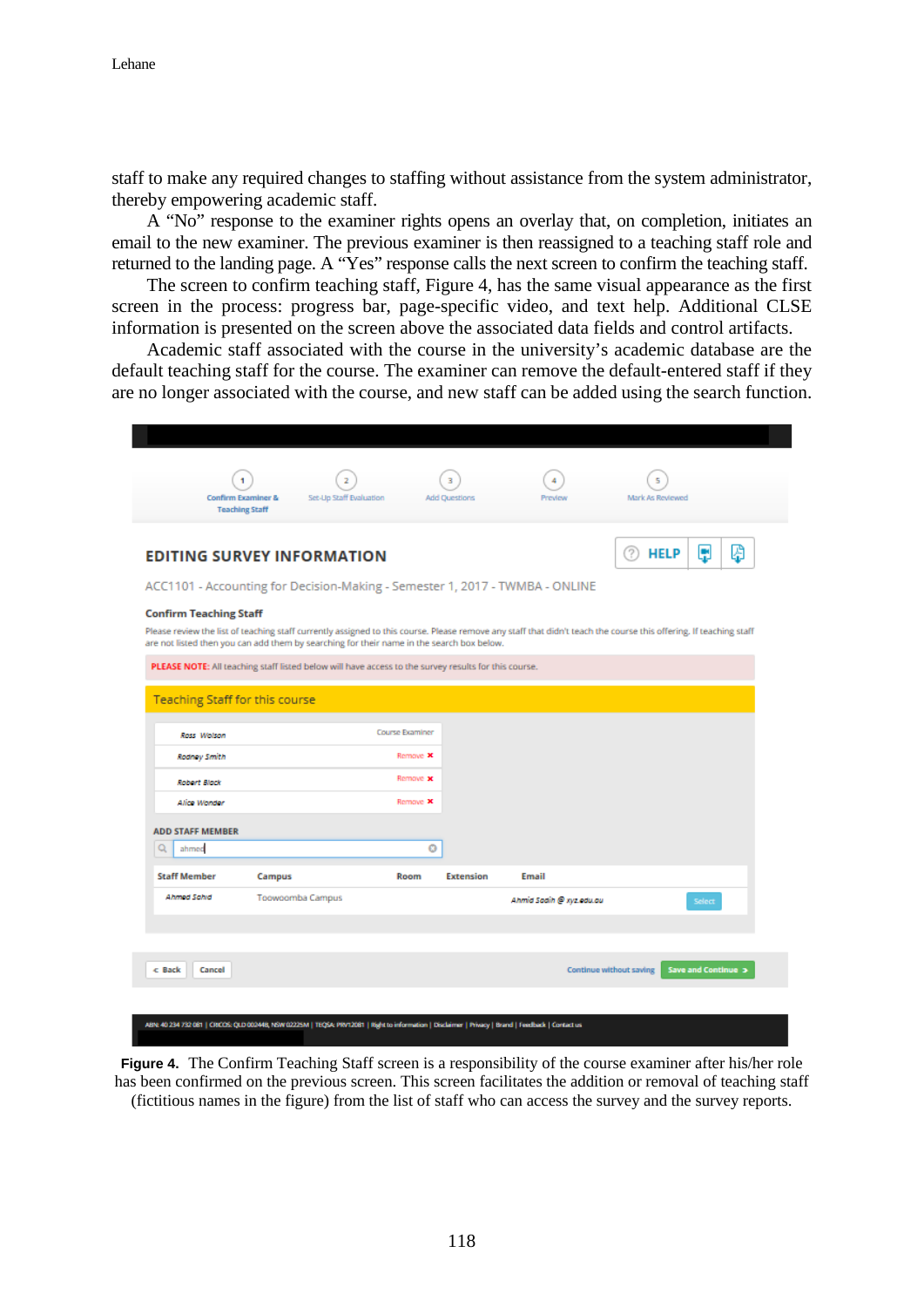The interactions to search for and select new staff are guided by the use of familiar screen artifacts, text fields, icons, and on-screen instructions.

Information relating to the process is presented first as an overview to provide context. Then the actions in the required sequence for this stage of the CLSE process are identified, along with the controls for each action. Working with the document takes the reader through the cognitive and behavioral procedures necessary to complete the process. Steps that are not applicable can be skipped. The last instruction explains how to proceed to the next stage of the CLSE process.

The page-sensitive help resources for the system were developed to instruct and guide a person requiring assistance to engage with the necessary interactions and to explain the importance of each stage in the CLSE process. Thus, in this context, the Confirm Teaching Staff help pdf (see Figure 5) is presented to explain the help document format.

The third step in the process is the editing of the survey itself. The visual appearance and navigation are unchanged. However, the second stage icon will indicate that stage has been completed and saved, as demonstrated in Figure 6.

The survey questions are grouped by evaluation type and response rating scale. The questions are either core for the survey or optional questions from the pool. The inclusion of pool questions is at the discretion of the examiner and can be added or removed at any time prior to the survey being released.

The final stage of the editing process is to review the survey. This screen, shown in Figure 7, allows the examiner and teaching staff to see the survey as the students will see it. The Preview Student View screen also allows the teaching staff access to the pool questions. Only the examiner can add pool questions to the survey but teaching staff can review the pool questions available and make requests to the examiner to have pool questions added.

The report section closes the CLSE process. The reports are open to staff and students after they have been checked by the system administrator to ensure there are no system errors affecting the results. The reports provide each student with a copy of their individual responses and a nonidentifiable aggregated summation of their cohorts' responses and comments. Staff can access nonidentifiable aggregated summations of class responses and comments.

The report, shown in Figure 8, presents the data in a series of formats: mean comparison or response frequency with vertical or horizontal graphs. The viewer can select the desired presentation format. The extensive detail of the quantitative data analysis in not reported in this paper. The help resources explain in detail the rationale for the statistics used and the interpretation of the aggregated data.

Student comments on the courses are also displayed in the reports and provision is made for examiners to provide feedback to current students and the next cohort taking that course. The provision of examiner feedback completes the communications loop of (a) asking the initial question, (b) receiving a response and any additional comments, and (c) providing feedback to the additional comments.

The screens discussed illustrate how the intuitive guidelines were implemented in the context of supporting the academic staff to manage their role and associated responsibilities in a survey campaign.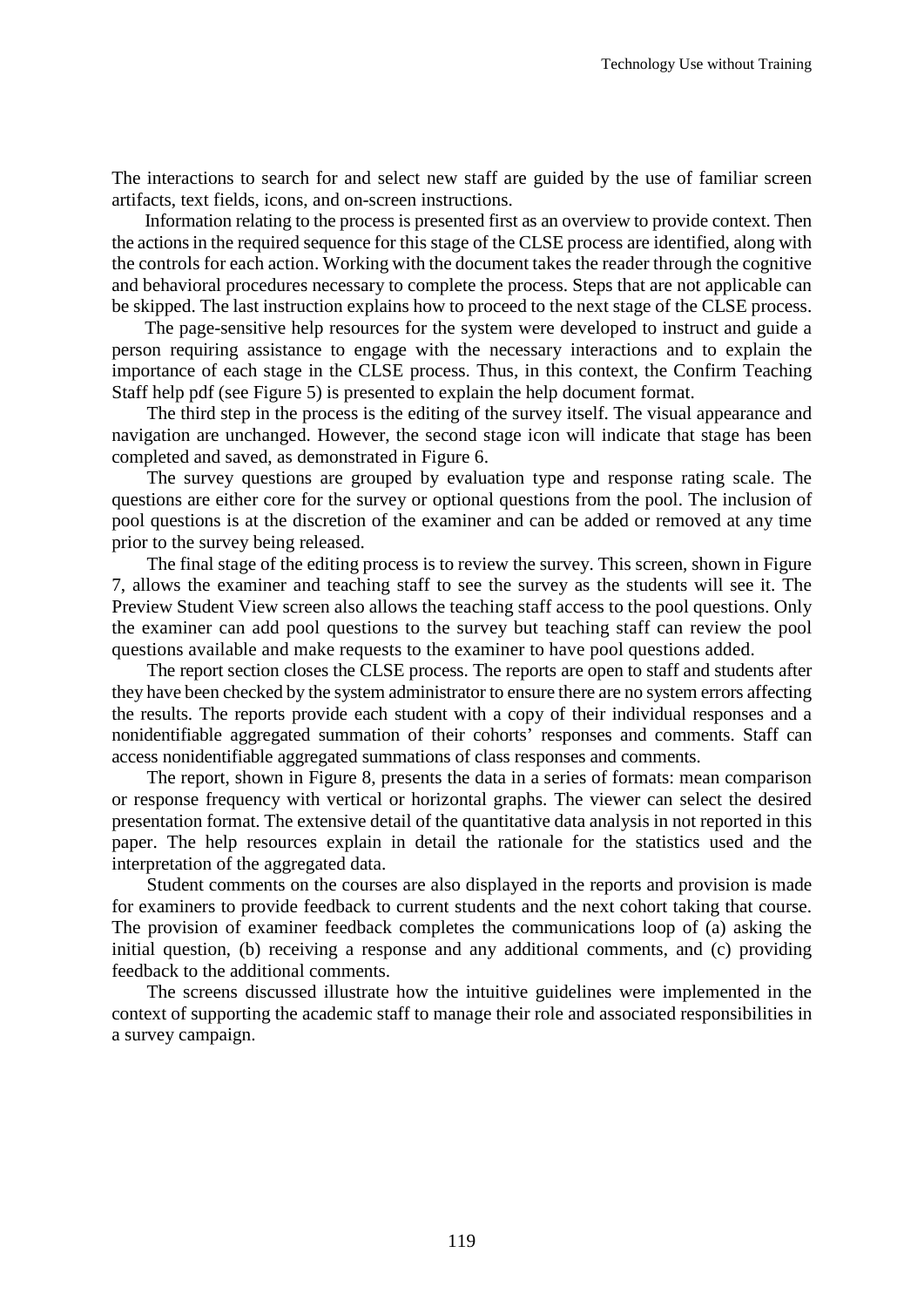| This is the screen where you review and update the teaching staff for this Course (campus<br>and model.                                                                                                                                                        |  |
|----------------------------------------------------------------------------------------------------------------------------------------------------------------------------------------------------------------------------------------------------------------|--|
|                                                                                                                                                                                                                                                                |  |
| The data for the system is drawn from Peoplesoft: teaching staff are not always correct.                                                                                                                                                                       |  |
| NOTE: It is important that the teaching staff are correct as all staff listed on this screen can<br>view the reports.                                                                                                                                          |  |
| You can remove staff who are not teaching this course (campus and mode) by clicking on the<br>Remove X                                                                                                                                                         |  |
| ① HELP 图 D<br>EDITING SURVEY INFORMATION                                                                                                                                                                                                                       |  |
| PMC1102 - Preparation for Paramedic Practice 1 - Semester 1, 2015 - IPSCH - ONCANPUS                                                                                                                                                                           |  |
| <b>Confirm Teaching Staff</b>                                                                                                                                                                                                                                  |  |
| Please novem the list of muscling staff surrently assigned to this course. Please remuve any staff that stort teach the course this offering, if must ing yight<br>any was based then you can allid them by searching for their mome in the search too between |  |
| <b>Cash North active to grow the contract of the attention are surely and in this case</b>                                                                                                                                                                     |  |
| Teaching Staff for this course.                                                                                                                                                                                                                                |  |
| Kat Lehane<br><b>Statistics</b>                                                                                                                                                                                                                                |  |
| Game'hawen<br><b>Butun Greekel</b>                                                                                                                                                                                                                             |  |
| ADD ETAPT MEMBER                                                                                                                                                                                                                                               |  |
| $\equiv$<br>St. L. Sounds by traff                                                                                                                                                                                                                             |  |
|                                                                                                                                                                                                                                                                |  |
| CRAN Great<br>International and Constitution 2                                                                                                                                                                                                                 |  |
|                                                                                                                                                                                                                                                                |  |
| You can add staff using the add staff member function.                                                                                                                                                                                                         |  |
| Search for the staff member by name.                                                                                                                                                                                                                           |  |
| You can search on first name or last name and if you are not sure of the correct spelling the                                                                                                                                                                  |  |
| search will autocomplete after the first three characters.                                                                                                                                                                                                     |  |
| In addition to the staff member name you will see details to assist you to identify the                                                                                                                                                                        |  |
| correct person.                                                                                                                                                                                                                                                |  |
| When you have identified the correct person click to add them to the Teaching Staff for                                                                                                                                                                        |  |
| the course.                                                                                                                                                                                                                                                    |  |
|                                                                                                                                                                                                                                                                |  |
| Teaching Staff for this course.                                                                                                                                                                                                                                |  |
| <b>Pat Lehane</b><br>Antonio M                                                                                                                                                                                                                                 |  |
| <b>Constitution</b><br><b>Susan Goodal</b>                                                                                                                                                                                                                     |  |
| ADD STAFF NICMBER                                                                                                                                                                                                                                              |  |
| [C] - ansarcher (m)<br>o                                                                                                                                                                                                                                       |  |
| <b>Staff Member</b><br><b>Roman</b><br><b>Satawains</b><br><b>Email</b><br>Campus                                                                                                                                                                              |  |
| <b>Nickamder Costas</b><br>Tooseemba Campus<br>Alexander Coloudheat, and educate                                                                                                                                                                               |  |

**Figure 5.** The Confirm Teaching Staff Help pdf is text format help resource that provides a step by guide to adding or removing a staff member from the list of people who can access the survey and the survey reports.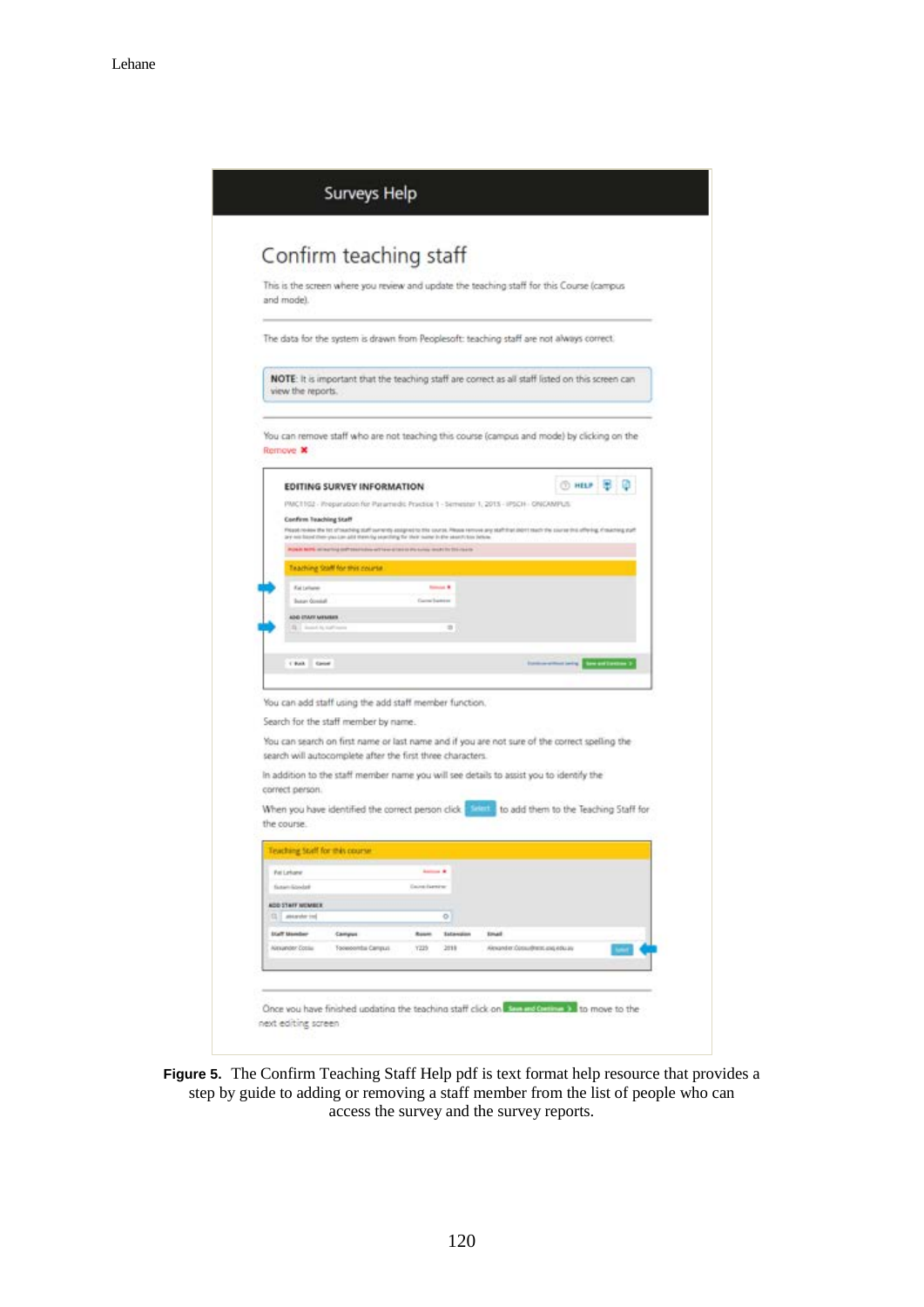

ACC1101 - Accounting for Decision-Making - Semester 1, 2017 - TWMBA - ONLINE

#### **Add Questions**

The survey administrator has selected a set of standard questions for this survey. These questions have been listed in the sections below. As examiner you may select additional questions from the question pool to be added into a survey section. Click the "Add Questions" button to see the additional questions available. You cannot remove, edit or sort the questions set by the administrator.

| COUPSE Agreement scale 5 pt (Strongly Disagree;Disagree;Neither Agree nor Disagree;Agree;Strongly Agree) |                            |                                    |
|----------------------------------------------------------------------------------------------------------|----------------------------|------------------------------------|
| Overall I am satisfied with this course.                                                                 | Click for more details w   | Administrator<br>Question          |
| Assessment tasks contributed to my learning in this course                                               | Click for more details w   | Administrator <b>A</b><br>Question |
| The non-assessed online tasks contributed to my learning in this course                                  | Click for more details - w | Administrator <b>A</b><br>Question |
| <b>Add Questions</b><br>۰<br>0 optional questions selected. Maximum allowed is 2                         |                            |                                    |
| COUITSE Free Text                                                                                        |                            |                                    |
| What were the best aspects of this course?                                                               | Click for more details TV  | Administrator<br>Question          |
|                                                                                                          |                            |                                    |
| ← Back<br>Cancel                                                                                         | Continue without saving    | Save and Continue >                |
|                                                                                                          |                            |                                    |

**Figure 6.** The Review the Survey Questions screen presents the questions proposed for the survey. The questions are grouped by response format. For example, all 5-point agreement scale questions are shown together and separate from the free-text questions. The examiner can add additional questions from a prepared secondary question set.

#### **INTUITIVE USE ANALYSIS**

The six items from the SAI question set selected for *intuitive use evaluation* were discussed and presented earlier in the paper. The SAI is a validated survey instrument for assessing system acceptance using models, theories, and frameworks from the discipline of HCI. The intuitive use subset was determined from current research into intuition, where intuition is defined as reusing pre-existing experiential and formal knowledge in a novel situation.

Prior to using the survey, ethics approval was sought from and given by the University's Ethics Committee. An email with a link to the survey was sent to all academic staff who had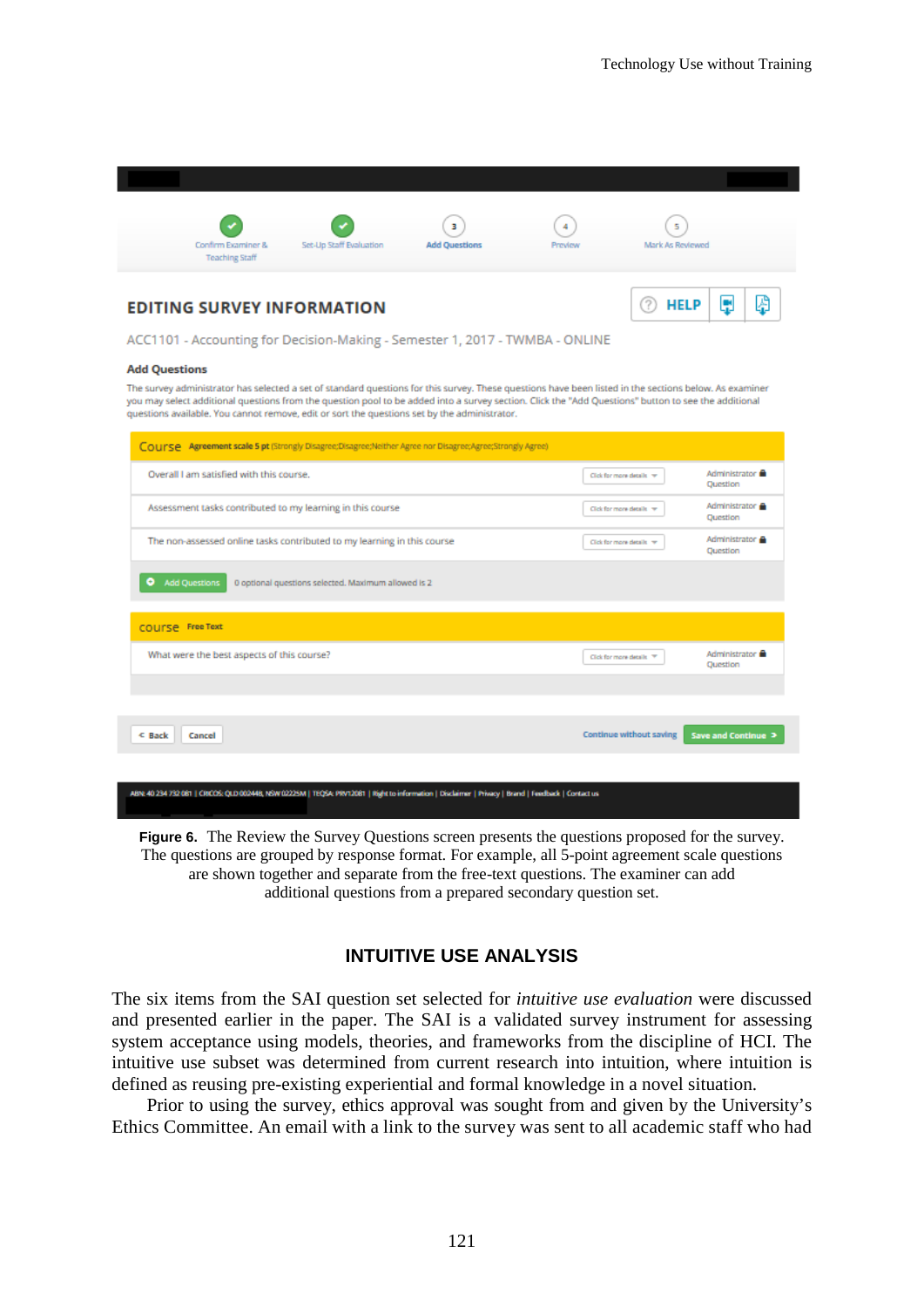

Figure 7. The staff Preview Student Survey screen presents the staff member with the same view of the survey that the student will see. This allows the examiner to consider changes to the survey and observe how those changes will influence the look and feel of the survey.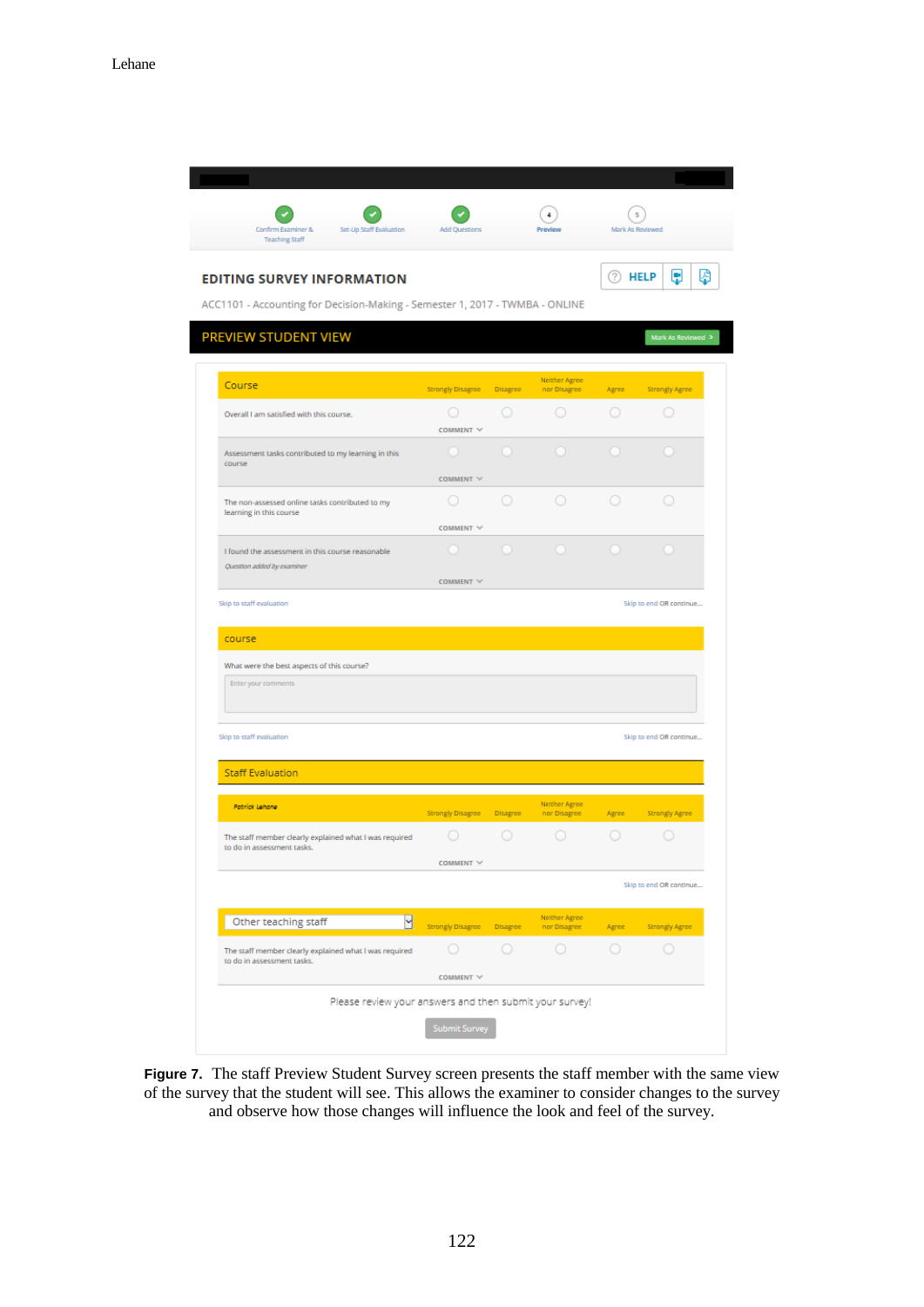| 2016, S2 Course Evaluation - API Test                                                                                                          |                           |                                               |      |                             |                  |              |               |                                                                                 |                                              |                    |
|------------------------------------------------------------------------------------------------------------------------------------------------|---------------------------|-----------------------------------------------|------|-----------------------------|------------------|--------------|---------------|---------------------------------------------------------------------------------|----------------------------------------------|--------------------|
| ENG1101 - Introduction to Engineering Problem Solving - Semester 1, 2016 -                                                                     |                           |                                               |      |                             |                  |              |               |                                                                                 |                                              |                    |
| <b>SPRNG - ONCAMPUS</b>                                                                                                                        |                           |                                               |      |                             |                  |              |               |                                                                                 |                                              |                    |
| Æ<br><b>EDIT EXAMINER</b><br><b>REPORT</b><br><b>TABLES</b><br><b>COMMENTS</b><br><b>FEEDBACK TO</b><br>ONLY<br>ONLY<br>ALL<br><b>STUDENTS</b> |                           | <b>PRINT</b>                                  |      |                             |                  |              | ?)            | <b>HELP</b>                                                                     | Ø                                            | <b>DEFINITIONS</b> |
| FEEDBACK FOR STUDENTS IN THIS COURSE OFFERING VIA MYOPINION                                                                                    |                           |                                               |      |                             |                  |              |               |                                                                                 |                                              |                    |
| No comment has yet been provided for this course offering.                                                                                     |                           |                                               |      |                             |                  |              |               |                                                                                 |                                              |                    |
| FEEDBACK FOR STUDENTS IN THE NEXT COURSE OFFERING VIA STUDYDESK                                                                                |                           |                                               |      |                             |                  |              |               |                                                                                 |                                              |                    |
|                                                                                                                                                |                           |                                               |      |                             |                  |              |               |                                                                                 |                                              |                    |
| No comment has yet been provided by the course examiner for the previous course offering.                                                      |                           |                                               |      |                             |                  |              |               |                                                                                 |                                              |                    |
|                                                                                                                                                |                           |                                               |      |                             |                  |              |               |                                                                                 |                                              |                    |
| INCLUDE INDIVIDUAL STAFF EVALUATION:<br><b>NO</b><br><b>YES</b>                                                                                |                           |                                               |      |                             |                  |              |               |                                                                                 |                                              |                    |
| <b>SELECT REPORT FORMAT:</b><br><b>MEAN COMPARISON</b>                                                                                         | <b>RESPONSE FREQUENCY</b> |                                               |      | <b>SELECT GRAPH FORMAT:</b> |                  | п            | 亖             |                                                                                 |                                              |                    |
|                                                                                                                                                |                           |                                               |      |                             |                  |              |               |                                                                                 |                                              |                    |
| SELECT TO DISPLAY COMPARISONS IN THE GRAPH:<br><b>ØCOURSE OFFERING ØCOURSE ØAOU ØLEVEL ØDELIVERY MODE ØSTUDY AREA ØALL USQ</b>                 |                           |                                               |      |                             |                  |              |               |                                                                                 |                                              |                    |
| <b>OVERALL SATISFACTION</b>                                                                                                                    |                           | <b>This course offering</b>                   |      |                             |                  |              |               | <b>Overall mean</b><br>(No. of course offerings in which this question appears) |                                              |                    |
| Agreement scale 5 pt (Strongly Disagree;Disagree;Neither Agree nor<br>Disagree;Agree;Strongly Agree)                                           | No.<br>Ans                | Resp.<br>Rate                                 | Mean | Std<br>Dev                  | Course AOU Level |              |               | Delivery<br>Mode                                                                | Study<br>Area                                | AII<br><b>USQ</b>  |
| 040 Overall. I am satisfied with this course                                                                                                   | 7/52                      | 13.46%                                        | 3.43 | 1.72                        | 2.71<br>(3)      | 2.89<br>(52) | 3.10<br>(255) | 3.25<br>(693)                                                                   | 2.81<br>(183)                                | 3.16<br>(1341)     |
| Q29 Overall I am satisfied with how this course is taught.                                                                                     | 3/52                      | 5.77%                                         | 4.67 | 0.58                        | 3.13<br>(3)      | 3.11<br>(52) | 3,40<br>(256) | 3.63<br>(693)                                                                   | 3.04<br>(183)                                | 3.31<br>(1342)     |
|                                                                                                                                                |                           | <b>Overall Satisfaction - Mean Comparison</b> |      |                             |                  |              |               |                                                                                 |                                              |                    |
|                                                                                                                                                |                           |                                               |      |                             |                  |              |               |                                                                                 |                                              |                    |
| Strongly Agree (5)                                                                                                                             |                           |                                               |      |                             |                  |              |               |                                                                                 | Course Offering                              |                    |
| Agree (4)                                                                                                                                      |                           |                                               |      |                             |                  |              |               |                                                                                 | <b>Course</b><br><b>LADU</b><br><b>Level</b> |                    |
| Nelther Agree nor Disagree (9)                                                                                                                 |                           |                                               |      |                             |                  |              |               |                                                                                 | Delivery Mode<br>Study Area<br><b>AILUSO</b> |                    |
| Disagree (2)<br>Serongly Disagree (1)                                                                                                          |                           |                                               |      |                             |                  |              |               |                                                                                 |                                              |                    |
| Q40                                                                                                                                            |                           |                                               |      |                             | Q28              |              |               |                                                                                 |                                              |                    |
|                                                                                                                                                |                           |                                               |      |                             |                  |              |               |                                                                                 |                                              |                    |

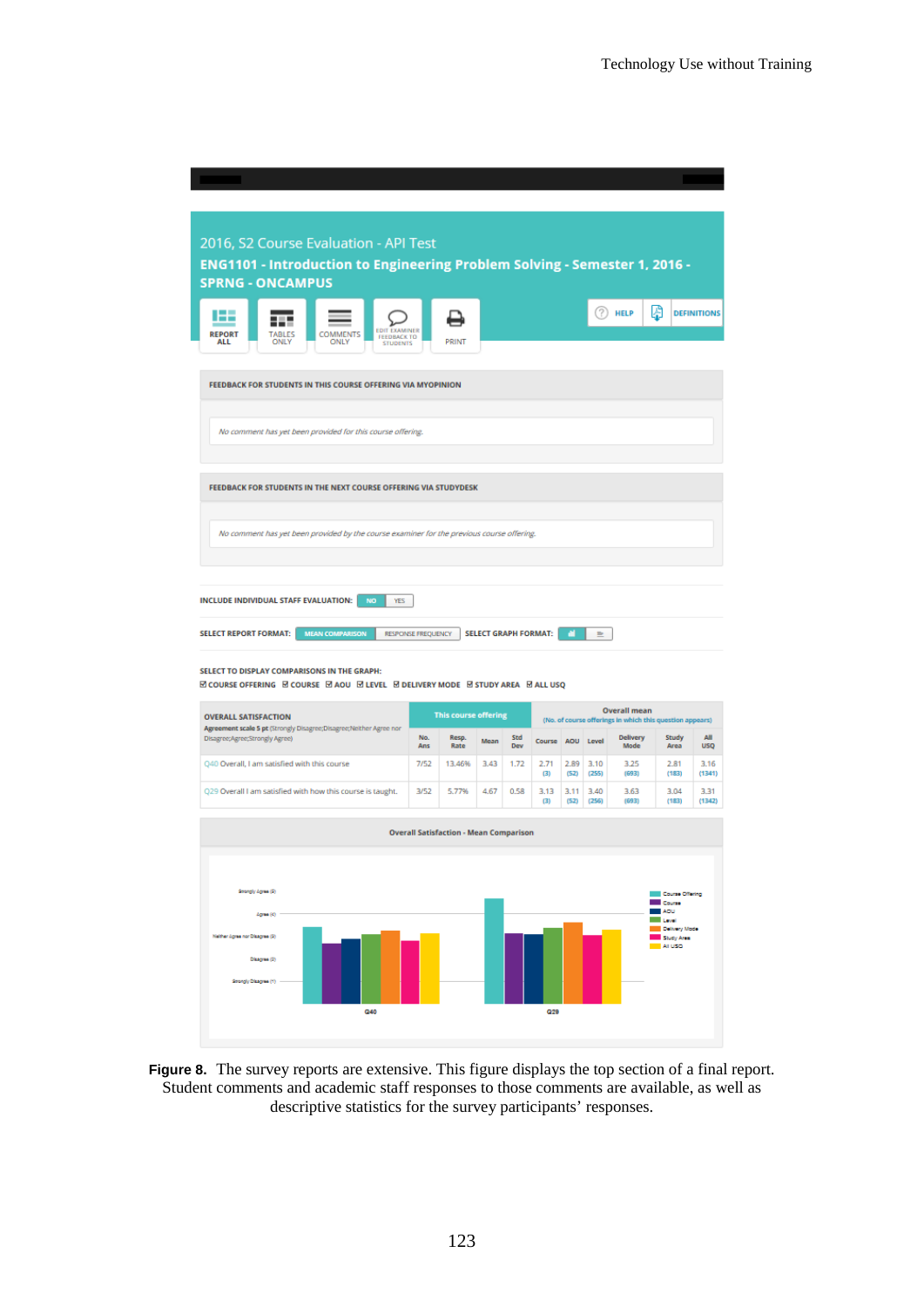professional responsibilities to access the CLSE system. There were no lead-in or follow-up emails. This convenience sampling method contacted 517 academic staff who had teaching and or examiner responsibilities. There were 399 examiners listed.

The survey received 75 responses, 63 responses were from academic staff who used the CLSE system and 12 from academic staff who indicated that they had not used the CLSE system and gave no explanation as to why not*.* One participant did not answer any questions other than to claim to have used the CLSE system. Of the remaining 62 participants, 58 responded to all six items relating to their use experience. However, there were only 54 examiner responses. Academic staff with only teaching responsibilities did not use the full functionality available to academic staff and their responses were not included in the data for analysis. Consequently, just the examiner subset of responses was analyzed because their individual data sets covered all interaction aspects of CLSE system use necessary for quantitative analysis, thereby ensuring that correlations between the data items were not biased by unequal weightings or dependence.

The number of examiner responses suitable for quantitative analysis was 54, reducing the response rate to 13.5%. Research by Nulty (2008) indicated that this response rate for a population of this size meets conditions for 10% sampling error and an 80% confidence level, an acceptable rationale to test the data for compliance with conditions for quantitative analysis.

As well as the six questions on the user experience, the survey contained questions relating to the survey participants' prior experiences in course-level evaluation, their individual roles and workloads, the tasks undertaken using the software, and the participants' information technology skill sets. The criteria for assessing experience and information technology skills are presented in Appendix A and are presented to ensure the transparency of the research.

These demographic questions facilitated my identifying factors that may influence large population survey data in an analysis using the full SAI question set (Venkatesh et al., 2003; Lehane, 2008, 2012a). Possible demographic influences on the participant's responses are not discussed in this report because of the small data set.

#### **Human-Computer Interaction Analysis**

The SAI calculates the descriptive statistics and then presents the mean value for each question as a plot. In Figure 9, this plot is called Series 1. The intuitive use concepts associated with each question is also presented on the graph; for example, Question 1 relates to familiar screen look and feel. The SAI value range is 0 to 4; a score of 2.5 or greater is indicative of strong user affirmation of an SAI concept or item. A score between 1.5 and 2.5 is affirmation of a concept or item, while a score less than 1.5 indicates that investigative fieldwork should be carried out to identify the issues underlying the low response.

The SAI value of 3.2 for the intuitive use concept is indicative of consistently strong useraffirmations that the design of the user interface and the design of the user interactions facilitate an intuitive user experience. Subsequently, the graphic elements of the GUI, the affordances of the controls of the DMI/NUI, and familiar and confident progress through the required activities may be considered to for analysis be due to familiar screen artifacts that were operated as expected and with the resultant anticipated outcomes.

The CLSE system was designed to facilitate the use of pre-existing experiential and formally acquired computer use knowledge. Where possible gaps existed between a user's knowledge and the needs of the system, online training was provided by the help subsystem. Ultimately, the overall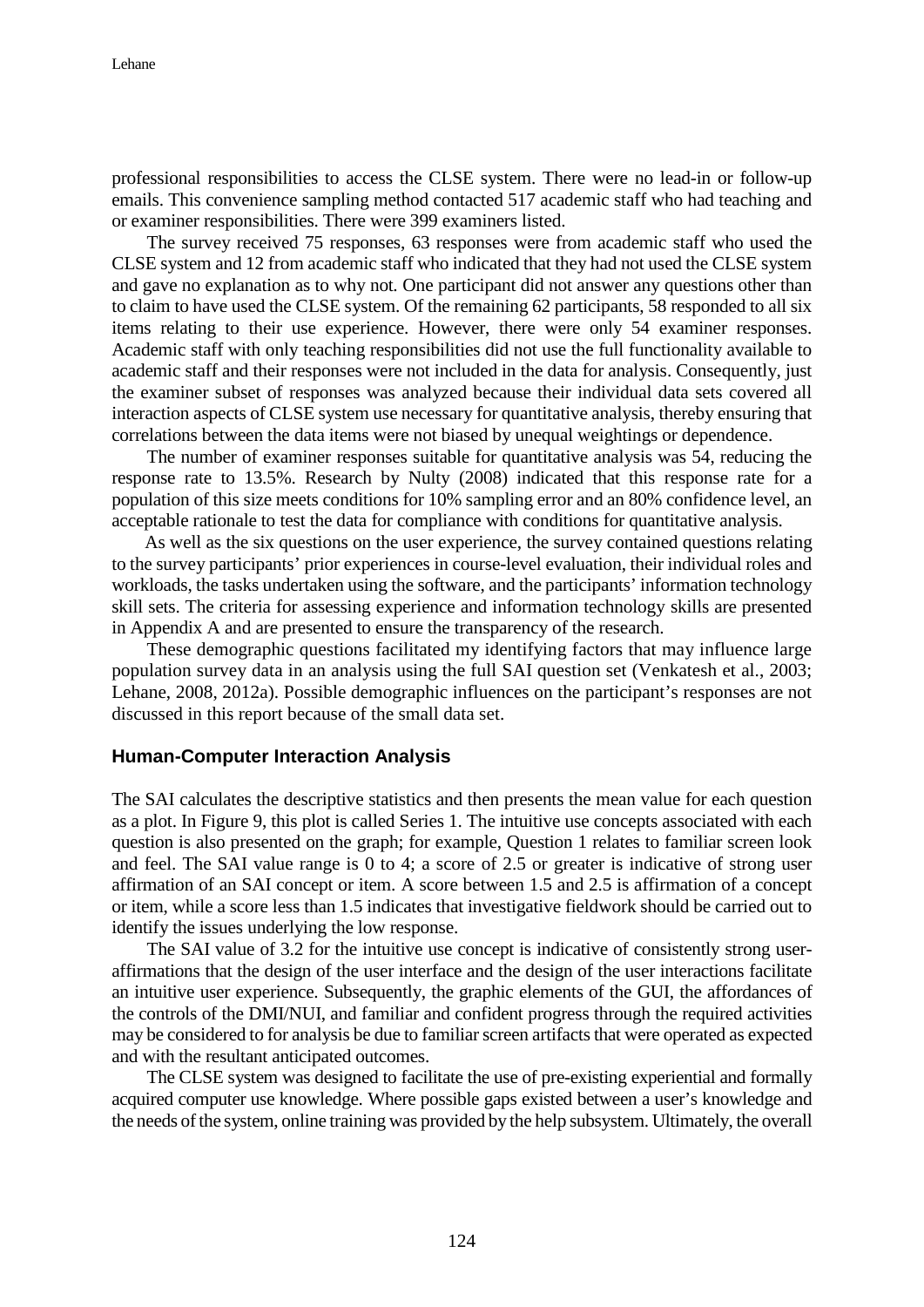

**Figure 9.** Graph of SAI intuitive use analysis. The Intuitive Use value 3.2 value (overall) results from the average of the responses in the series.

design the CLSE system was deemed successful because the Course Evaluation Survey Office serviced only three help requests.

Three academic staff who had not used the help resources contacted the system administrator for assistance. They were directed to consult the help resources and if they still had problems to make contact again. There was no further contact from these people; apparently, they were successful. Thus, this overall outcome justified the time and resources expended on the development of the help resources. Although contacted for assistance, this was the first time that the system administrator did have to interact with the system itself to service requests for help with the CLSE system.

The anecdotal evidence supported the analytical evidence. On this project, exhaustive programming rigor was maintained in meticulously coding the diverse screen layouts and in analyzing and coding the business processes for the staff UIs. Similarly, instructional design rigor produced best practice adult learning in the development of the help resources. This attention to detail enabled the software to meet the specified requirement to be used without the need for formal training, thus providing an example of best practice in systems interaction design.

#### **Statistical Analysis: Methodology and Findings**

The statistical package used was R and the methods used are documented in publications by Everitt (2010), Field, Miles, and Field (2012), and Yong and Pearce (2013). For this quantitative analysis, measures of internal consistency were used to confirm that the set of survey items assembled to measure the same general construct produced similar scores. A high internal consistency indicates that the items contribute to the understanding of the overall construct. All survey item responses were on a 1-to-5 Likert scale. As noted earlier, response cases with missing data were removed from the data set for quantitative analysis.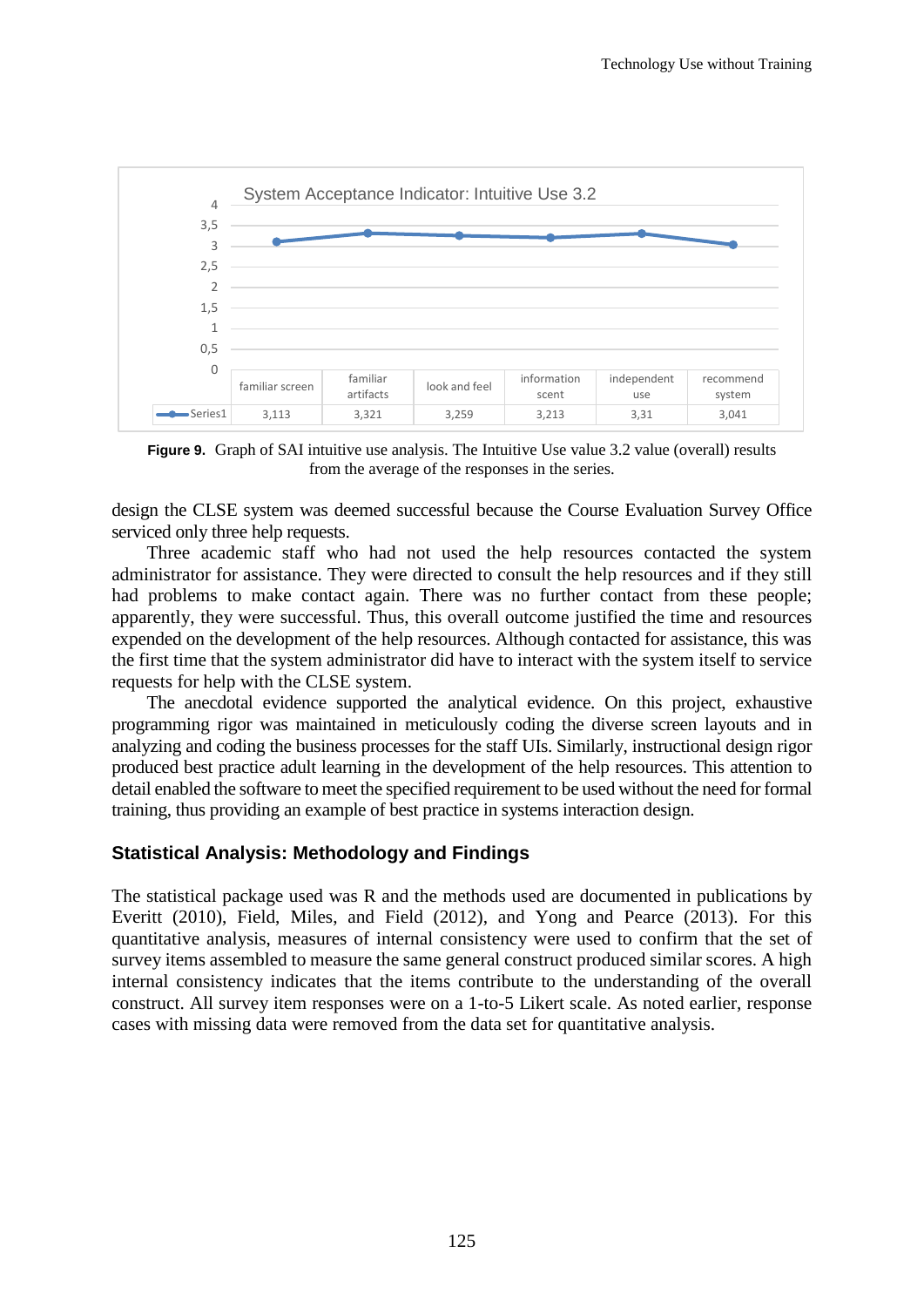### Test for Pairwise Linear Correlation

Pearson's, Spearmen's, and Kendall's pairwise correlations are measures of the linear correlation between two variables. These correlations were calculated from the survey data. All statistics were relatively consistent for the data set. Kendall's tau was selected for the analysis due to the small data set obtained from convenience sampling; the correlations are presented in Table 6.

A low-to-moderate (0.10–0.51) positive correlation was found between the pairs of the survey items on the use of the new CLSE system. Reflective question Item 5 had the lowest correlations. This can be expected due to variations in personal expectations and experiences and each individual's interpretation of these perceptions.

A significance test performed on the lowest correlation between Item 1 and Item 5 was significant  $(p < .001)$ . All correlations used the same sample size; consequently, all other pairwise correlations would also be statistically significant.

#### Test for Cronbach Alpha

The Cronbach alpha test was performed on the data set. The test provides an estimate of how well the items measure the general construct. It is a function of the number of items, the average covariance between item-pairs, and the variance of the total scores. Generally the test result increases with increased intercorrelations between items. Cronbach's alpha of 0.7 to 0.8 is considered satisfactory for basic research. The R statistical software functionality for determining Cronbach's alpha also calculates test values for internal consistency: the interitem, item–total and corrected item–total correlations. The test results are presented in full in Appendix B.

| <b>SAI Question</b>                                                                                                | <b>SAI</b><br>Q1 | <b>SAI</b><br>Q2 | <b>SAI</b><br>Q3 | <b>SAI</b><br>Q4 | <b>SAI</b><br>Q5 | <b>SAI</b><br>Q6 |
|--------------------------------------------------------------------------------------------------------------------|------------------|------------------|------------------|------------------|------------------|------------------|
| The screen for this software looks like other<br>screens I have used.                                              | 1                |                  |                  |                  |                  |                  |
| When I look at the icons and menus, etc., on the<br>screen, I know what to use and how to use it.                  | 0.387            | - 1              |                  |                  |                  |                  |
| For the things that I use, this software looks and<br>works the same way, every time.                              | 0.293            | 0.468            | 1                |                  |                  |                  |
| There is always enough information on the screen<br>when it is needed.                                             | 0.439            | 0.469            | 0.404            | -1               |                  |                  |
| I think I will be able to use this software without<br>asking for help from the experts who know how<br>to use it. | 0.118            | 0.209            | 0.472            | 0.483            | 1                |                  |
| I would recommend this software to a colleague<br>or friend.                                                       | 0.333            | 0.483            | 0.492            | 0.499            | 0.514            | 1                |

**Table 3**. Kendall's Pairwise Correlations (*n* = 54).

*Note*. A significance test on the lowest correlation between SAI Q1 and SAI Q5 was significant (*p* < .001). All correlations used the same sample size; consequently, all other pairwise correlations would also be statistically significant.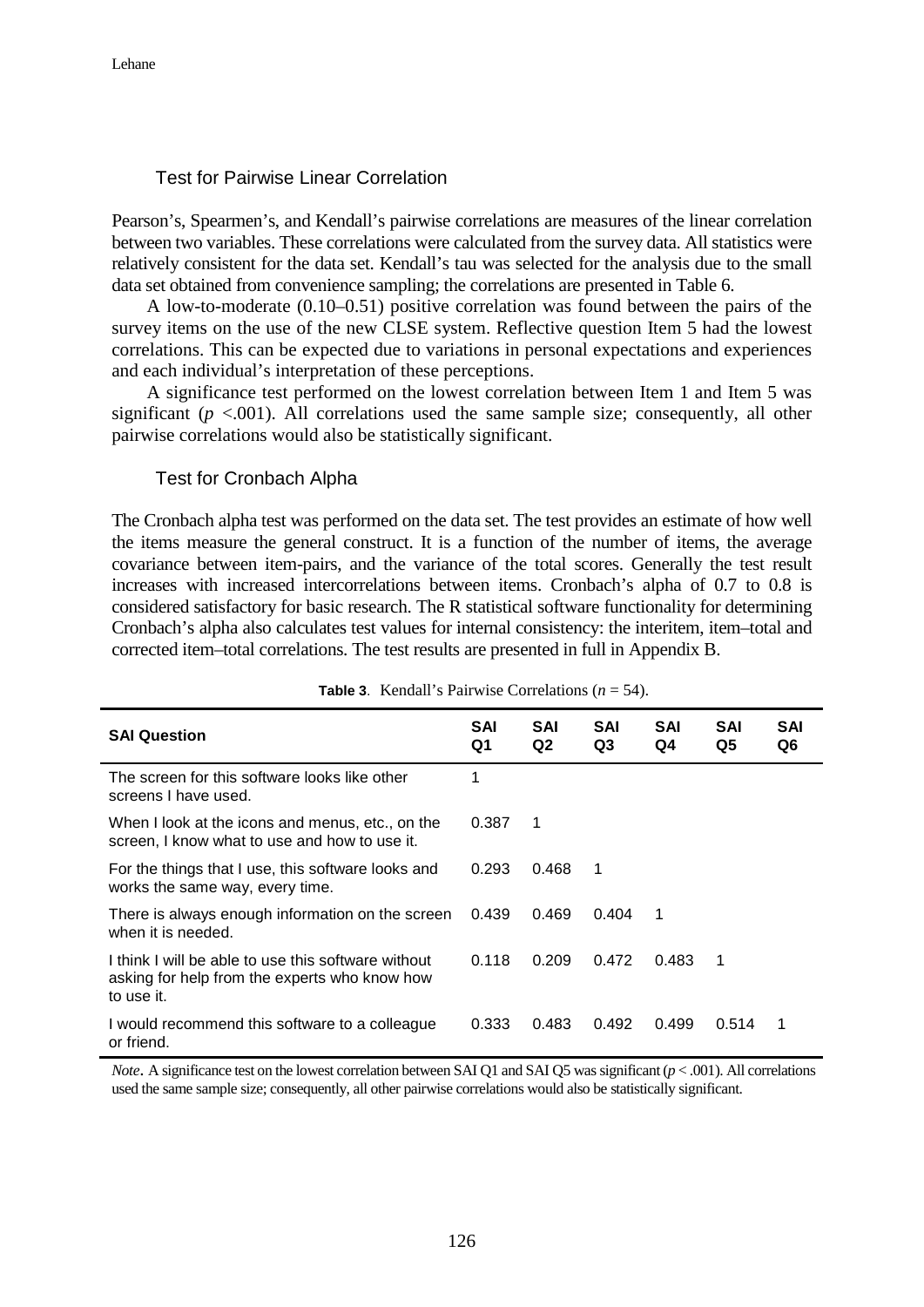Cronbach's alpha is an estimate of how well the six items measure the computer experiential knowledge required to use the CLSE system. The Cronbach's alpha test result of 0.8 for the data is within the acceptable range.

Values of the overall alpha are calculated with each item not included in the calculation. In this case, these item values should not be greater than 0.8, which was Cronbach's alpha for the test. An item ranking greater than alpha should be dropped from the analysis to improve reliability. No items were greater than 0.8, indicating all items were retained for analysis.

If an item is less than 0.3, that item should not be retained, to improve reliability. Values above 0.5 indicate a strong internal consistency.

The average interitem correlation was 0.400. Interitem correlations are the average of all relevant pairwise correlations. No items were less than 0.3, indicating that all elements correlate well and are measuring a characteristic of a single construct.

The average corrected item–total correlation was 0.562. Item–total correlations are the correlations between each item and the total score for all responses for each case. Corrected item–total, or item–rest correlation, is the correlation of that item with the scale total if that item is not included in the total. The corrected item–total correlation for each case is greater than 0.3, indicating that all items correlate well with the overall scale.

Cronbach's alpha test results indicate that the internal integrity of the data set cannot be improved for quantitative data analysis by the removal of any items from the data set. Consequently, the survey data analysis results have a satisfactory level of correlation to indicate that the data consistently reports on the general concept under evaluation: intuitive use.

#### **Principal Factor Analysis**

Principal factor analysis derives a mathematical model from the correlation matrix. The matrix eigenvalues associated with an item indicate the relative importance of the factors. A scree plot or the eigenvalues can locate the cutoff for selecting factors. Eigenvalues greater than one also help to indicate which factors are to be retained for further analysis. To calculate the degree that the items load on each factor, a technique called rotation is used to discriminate between factors.

Principal factor analysis was undertaken to reduce the data set into a smaller subset of measurement items and to apply that outcome to the findings as a descriptive method for the sample collected. A series of principal factor analyses were run to determine the number of factors for analysis and the interdependence of the factors. The final analysis is presented in Table 7.

The relatively small data set  $(n = 54)$  was tested for suitability for factor analysis. In Test 1, the Bartlett-Sphericity test, the *p*-value of 2.22e-16 is less than 106.506, indicating it is unlikely that the observed correlation matrix was derived from a population with zero correlation. The data may provide meaningful analysis results.

Test 2, the Kaiser-Meyer-Olkin (KMO), which included Measures of Sampling Adequacy (MSA), is referred to in Table 8. The *MSA* > 0.5, therefore all elements can be included in the analysis. KMO-Criterion was 0.735. Test 3 was the Mod R test to ensure no items are very highly correlated (multicollinearity) and checks that the determinate of the correlation matrix > 0.0001. The determinate was 0.154. The Bartlett's Test result in conjunction with the KMO test result and Mod R indicate that the data can be used to perform a valid factor analysis.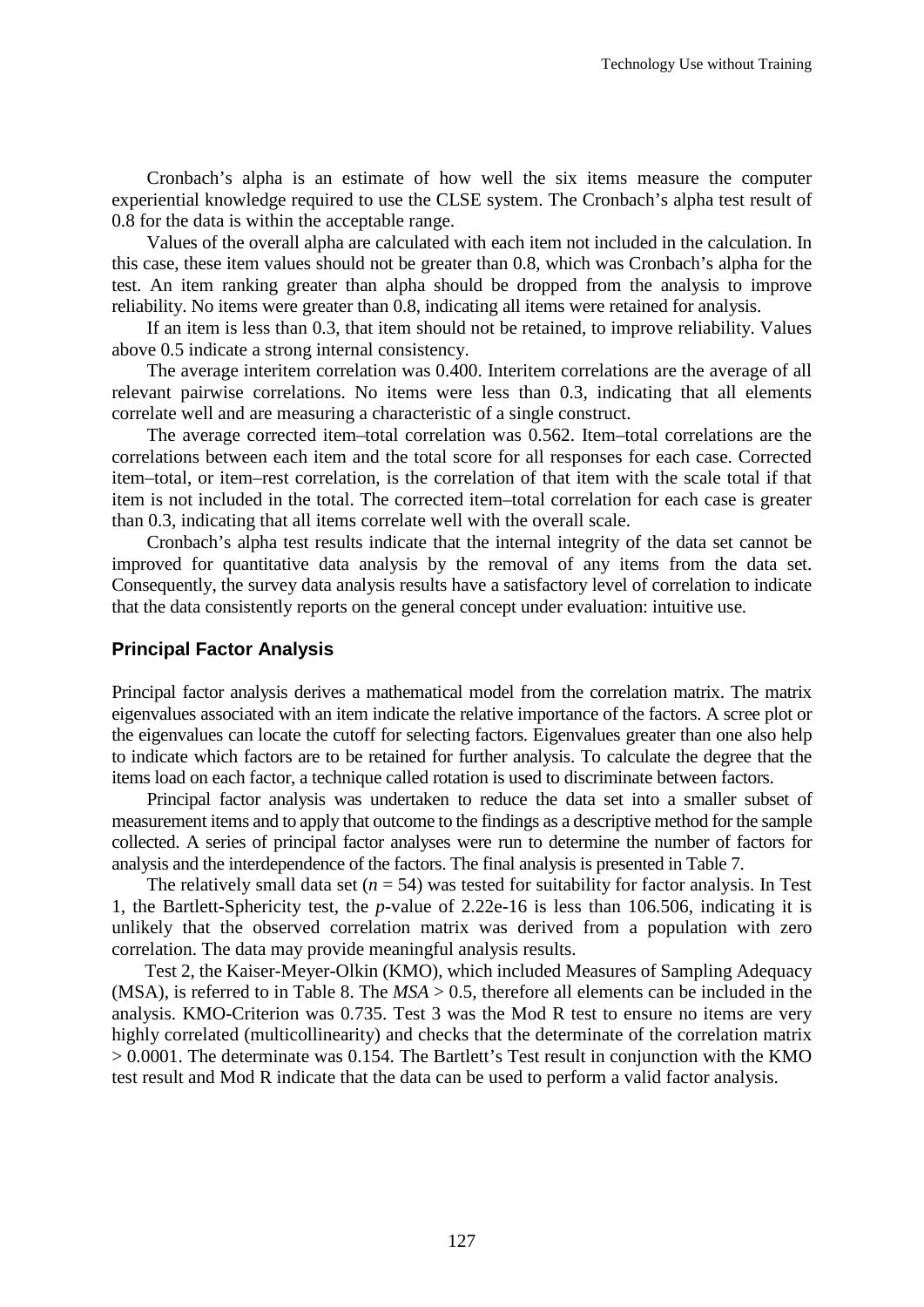| <b>SAI Questions</b>         | <b>Factor 1</b> | <b>Factor 2</b> | <b>Factor 3</b> |
|------------------------------|-----------------|-----------------|-----------------|
| SAI Q <sub>2</sub>           | 0.88            |                 |                 |
| <b>SAI Q3</b>                | 0.75            |                 |                 |
| SAI Q5                       |                 | 0.94            |                 |
| SAI Q4                       |                 | 0.52            | 0.59            |
| SAI Q6                       | 0.45            | 0.47            |                 |
| SAI Q1                       |                 |                 | 0.91            |
| <b>Eigenvalues</b>           | 1.72            | 1.64            | 1.34            |
| <b>Proportion variance</b>   | 0.29            | 0.27            | 0.22            |
| <b>Cumulative variance</b>   | 0.29            | 0.56            | 0.78            |
| <b>Proportion explained</b>  | 0.37            | 0.35            | 0.28            |
| <b>Cumulative proportion</b> | 0.37            | 0.72            | 1.00            |

**Table 7.** Principal Factor Analysis Results.

*Note*. Dominant Factor 1 accounted for 29% of the variance, Factor 2 accounted for 27%, and Factor 3 accounted for 22%. Together they account for 78% of the variance.

**Table 8.** All Measures of Sampling Adequacy for the SAI Questions Were Greater than 0.5 and Included in the Analysis.

| SAI Q1    | SAI Q2    | <b>SAI Q3</b> | SAI Q4    | <b>SAI Q5</b> | SAI Q6    |
|-----------|-----------|---------------|-----------|---------------|-----------|
| 0.7136030 | 0.7252974 | 0.780568      | 0.7630045 | 0.6260568     | 0.7839342 |

### **The Factors**

The interpretation of the factors is dependent on the items that load onto each factor. The questions with the highest loading dictate the character of the factor. The following names of the factors reflect this loading.

Factor 1–Familiar Use Expectations:

- SAI Q2 reflects effort expectancy and an expectation for clear and understandable control for ease of use;
- SAI Q3 reflects effort expectancy and pragmatic assessment of control for ease of use;
- SAI Q6 reflects ownership from positive user experience.

Factor 2–Confident Interaction Experiences:

- SAI Q5 reflects facilitating conditions and an expectation for self-efficacy with respect to control and usefulness;
- SAI Q4 reflects facilitating conditions and pragmatic assessment of control using screen artifacts;
- SAI Q6 reflects ownership from positive user experience.

Factor 3–Recognition of Prior Learning:

 SAI Q1 reflects visceral response to effort expectancy after observing the screen artifacts and layout;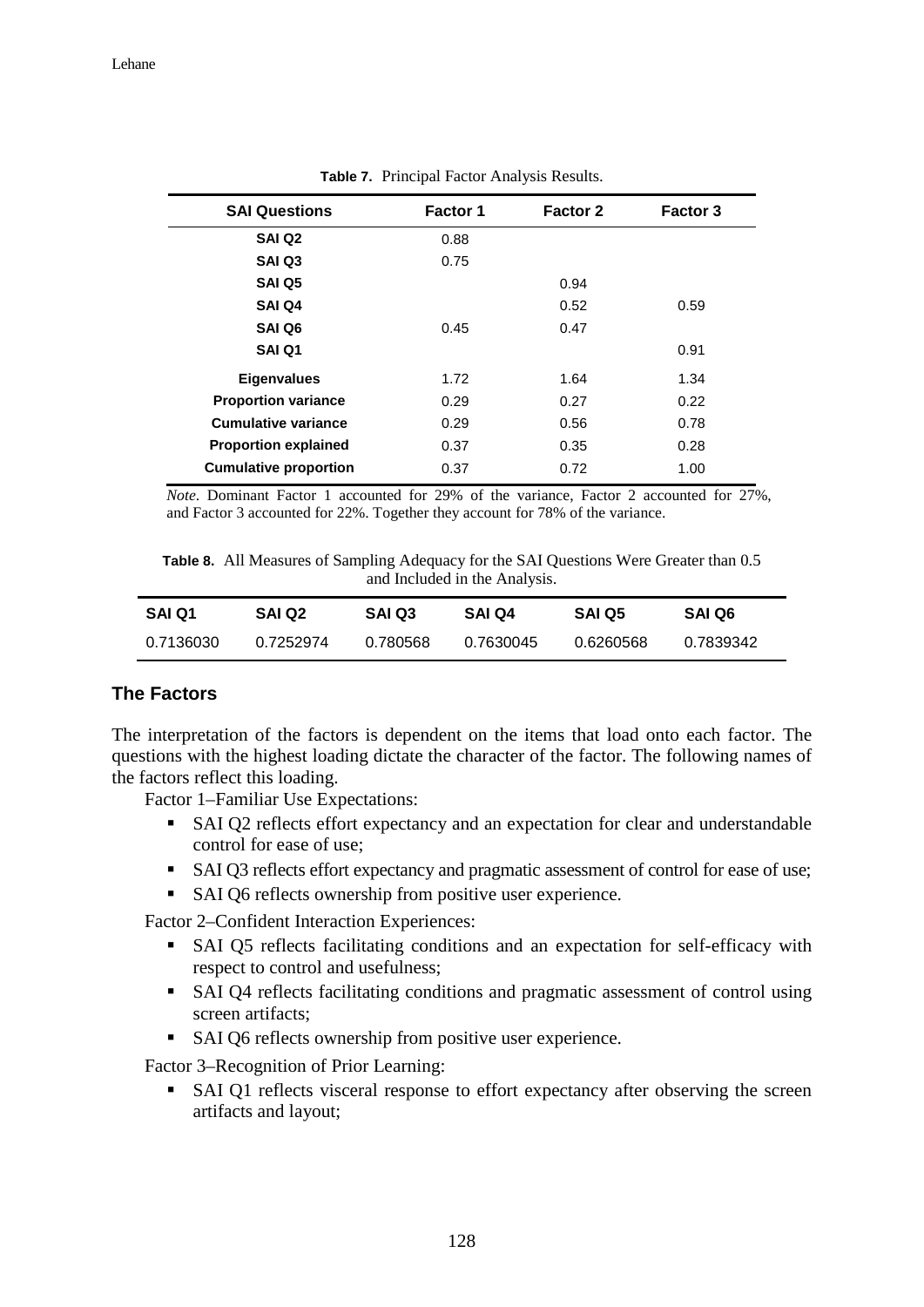SAI Q4 reflects facilitating conditions and pragmatic assessment of control using screen artifacts.

Cronbach's alpha test provides a measure of the reliability of the factors for this survey. Factor 1 has Cronbach's alpha = 0.75, Factor  $2 = 0.745$ , and Factor  $3 = 0.67$ . The removal of any items from the factors would not improve their reliability.

The three factors—Familiar Use Expectations, Confident Interaction Experiences, and Recognition of Prior Learning—are all components identified in current research into intuition. Together they describe the internal consistency of the survey questions that characterize the general construct: intuitive design.

The survey data analysis results have a satisfactory level of correlation and factor extraction to indicate that the data consistently reports on the general concepts under evaluation. Consequently, the six items used for this evaluation as a subset of the SAI are considered suitable for evaluating intuitive design and intuitive use of software. Additional research to confirm this preliminary finding is recommended. However, based on the analysis presented, there is a reasonable basis for further use of the question set for the evaluation of software for intuitive design and use.

#### **CONCLUSIONS**

The analysis of the survey in the case study resulted in an SAI Intuitive Use evaluation of 3.2. On a scale of 0 to 4, this result is indicative of a perception of a positive intuitive use experience. A factor analysis of the survey responses exposed three factors that described this intuitive use experience. The three factors in order of impact on intuitive use in the case study were called

- 1. Familiar User Expectations;
- 2. Confident Interactions;
- 3. Leverage of Prior Learning.

These factors replicate the theoretical elements of current research into intuition and are a one-on-one mapping of them onto the criteria for intuitive design and subsequent intuitive use. At this early stage, the survey has produced initial results confirming the proposed structure for analysis of intuitive design and intuitive use. This structure can assist further research into intuitive design and use.

The delivery of an experience of intuitive use can be evaluated by a survey of six questions that link the experience to an HCI framework of intuitive design criteria (see Table 9). This question set can be used by other researchers in the validation of their user interfaces and the results of the survey included in stakeholder return on investment reports.

In this paper I discussed current research findings into intuition and intuitive use and applied them to existing HCI design guidelines in a case study. There are two requirements for an experience of intuition: (a) existing experiential knowledge and skills in a particular domain, and (b) an unexplainable perception that a novel situation is contextually familiar. Extending intuition research into intuitive use adds the caveat of (c) successful application of previously acquired experiential knowledge and skills. The survey question set used in the case study assess the successful use caveat.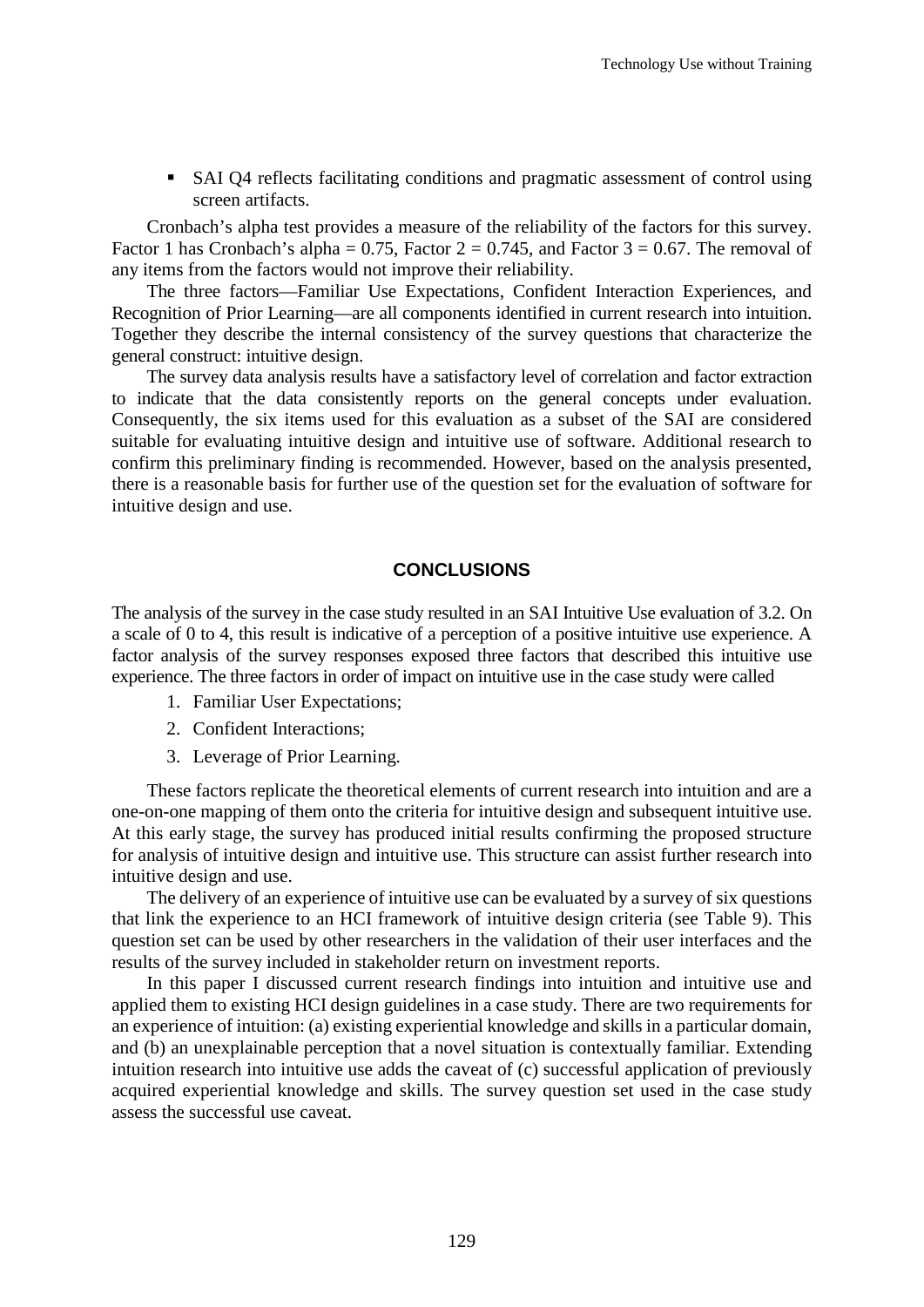| Questions to assess intuitive use                                                                               | <b>HCI Design Criteria</b>                                                         |
|-----------------------------------------------------------------------------------------------------------------|------------------------------------------------------------------------------------|
| The screen for this software looks like other screens I<br>have used.                                           | Usability, distributed cognition, affordances                                      |
| When I look at the icons and menus, etc., on the<br>screen, I know what to use and how to use it.               | Usability, distributed cognition, affordances                                      |
| For the things that I use, this software looks and works<br>the same way, every time.                           | Usability, distributed cognition, affordances                                      |
| There is always enough information on the screen<br>when it is needed.                                          | Usability, distributed cognition, affordances                                      |
| I think I will be able to use this software without asking<br>for help from the experts who know how to use it. | Depth of immersion in the CoP                                                      |
| I would recommend this software to a colleague or<br>friend.                                                    | Affirmation of software ownership and<br>participation in the promotion of the CoP |

#### **Table 9.** Intuitive Design and Use Survey Questions Mapped to the HCI Design Criteria for Intuitive Interaction.

To facilitate intuitive use, intuitive design has three overriding principles:

- present that which is already known and familiar in the domain;
- use familiar things to explain the use of unfamiliar things in this domain;
- provide consistent internal representation of all that is presented on the screens.

Intuitive use is the observable behaviors that are the direct result of the cognitive process called intuition that accesses previously acquired experiential knowledge and skills to commence and successfully complete a series of actions in a situation not previously encountered. Further research is necessary to confirm these early results.

### **IMPLICATIONS FOR THEORY AND APPLICATION**

This paper reported on action research that implemented current intuitive research tenants to design, implement and analyze a successful enterprise system. Software and in particular interface design is often considered more an art than a science. Current interface design practice, focused on intuitive design as discussed, is often implicit and the expertise built up over time. The research into intuitive design and use is ongoing. This papers contribution is to consolidate design practice and evaluation on a theoretical base that provides both research and industry practioners with an evidence-based theoretical reference point from which to commence their work. The use of the easily applied explicit guidelines for intuitive interface design presented in this paper can result in consistently relevant contextually designed user interfaces. Interfaces designed in this manner can improve the user experience and add to the research into intuitive use. In addition, the six-question survey is a system analysts' tool that can be used to assess any user interface for intuitive use and to confirm the appropriate application of the intuitive design guidelines.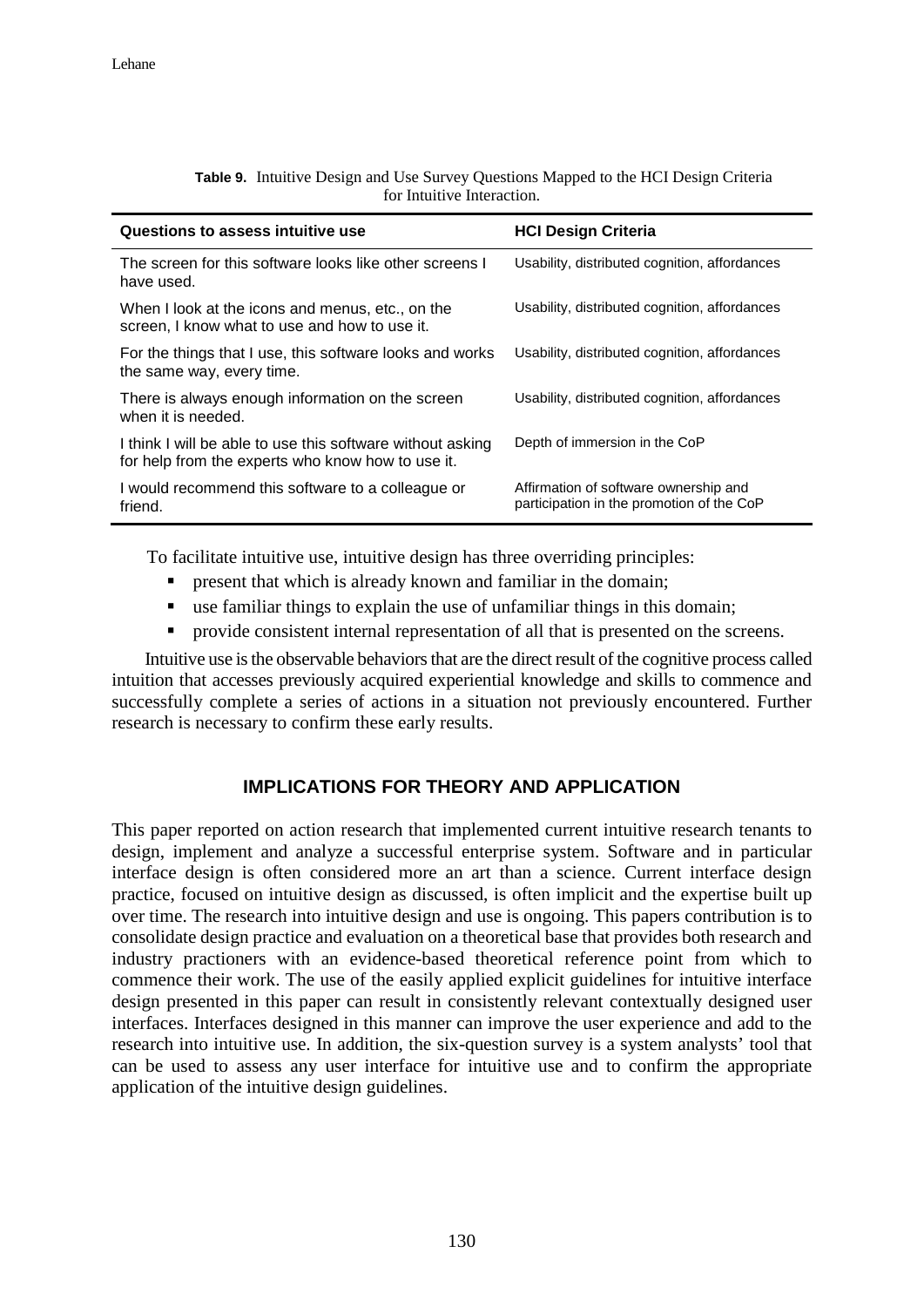#### **REFERENCES**

- Bandura, A. (1978). The self system in reciprocal determinism. *American Psychologist*, *33*, 344–358.
- Bandura, A. (1986). *Social foundations of thought and action*. Engle Cliffs, NJ, USA: Prentice Hall.
- Bandura, A. (1997). *Self-efficacy: The exercise of control*. New York, NY, USA: W. H. Freeman.
- Bandura, A. (2001). Social cognitive theory: An agentic perspective. *Annual Review of Psychology*, *52*, 1–26.
- Blackler, A. (2006). *Intuitive interaction with complex artifacts* (Unpublished doctoral dissertation). Queensland University of Technology, Australia.
- Blackler, A. L., & Hurtienne, J. (2007). *Towards a unified view of intuitive interaction: Definitions, models and tools across the world*. Retrieved from http://eprints.qut.edu.au/19116/
- Blackler, A. L., & Popovic, V. (2015). Towards intuitive interaction theory. *Interacting with Computers, 27*(3), 203–209.
- Blackler, A. L., Popovic, V., & Mahar, D. P. (2009, September). *Concepts of intuitive interaction.* Paper presented at Workshop Tagung Mensch & Computer, Berlin, Germany.
- Bødker, S. (1991). *Through the interface: A human activity approach to user interface design*. Hillsdale, NJ, USA: Lawrence Erlbaum Associates.
- Buxton, B. (2010). *Natural user interfaces (NUI)*. Retrieved from http://www.billbuxton.com
- Carroll, J. (Ed.). (2003). *HCI models, theories and frameworks: Towards a multi-disciplinary science*. San Francisco, CA, USA: Elsevier Science.
- Carroll, J., & Rosson, M. (1987). Paradox of the active user. In J. Carroll (Ed.), *Interfacing thought: Cognitive aspects of human-computer interaction* (pp. 80–111). Cambridge, MA, USA: MIT Press.
- Checkland, P. (1999). *Systems thinking, systems practice – Includes A 30 Year Retrospective.* Chichester, UK: John Wiley and Sons.
- Embrey, D. (2015). *The skill, rule and knowledge based classification* [Monograph]. Retrieved from http://www.humanreliability.com/articles/UnderstandingHumanBehaviourandError.pdf/
- Everitt, B. E., & Hothorm, T. (2010). *A handbook of statistical analysis using R* (2nd ed.). Boca Raton, FL, USA: CRC Press.
- Field, A., Miles, J., & Field, Z. (2012). *Discovering statistics using R*. London, UK: SAGE Publications.
- Gibson, J. (1979). *The ecological approach to visual perception*. Boston, MA, USA: Houghton Mifflin.
- Hutchins, E. (1995). *Cognition in the wild*. Cambridge, MA, USA: MIT Press.
- Hutchins, E. (2000, May). Distributed cognition. In *The international encyclopedia of the social and behavioral sciences*. Retrieved from http://eclectic.ss.uci.edu/~drwhite/Anthro179a/DistributedCognition.pdf
- Kaptelinin, V. (2014). *Affordances and design.* Cambridge, MA, USA: The Interaction Design Foundation, MIT Press.
- Knowles, M. (1984). *The adult learner: A neglected species* (3rd ed.). Houston, TX, USA: Gulf.
- Lehane, P. (2008, November). *Usefulness emergent in the user experience: An empirical and theoretical analysis of technology acceptance in the workplace.* Paper presented at International Conference on Kansei Engineering and Affective Systems, Nagaoka, Japan.
- Lehane, P. (2010). Designing interactions for the collective user experience. In *Proceedings of the 22nd Conference of the Computer*–*Human Interaction Special Interest Group of Australia on Computer*–*Human Interaction.* New York, NY, USA: ACM. https://doi.org/10.1145/1952222.1952247
- Lehane, P. (2012a). *The system acceptance indicator: An analysis practice emergent from the plans, scripts and intuitive interaction of the collective user community* (Unpublished doctoral dissertation). University of South Australia, Australia.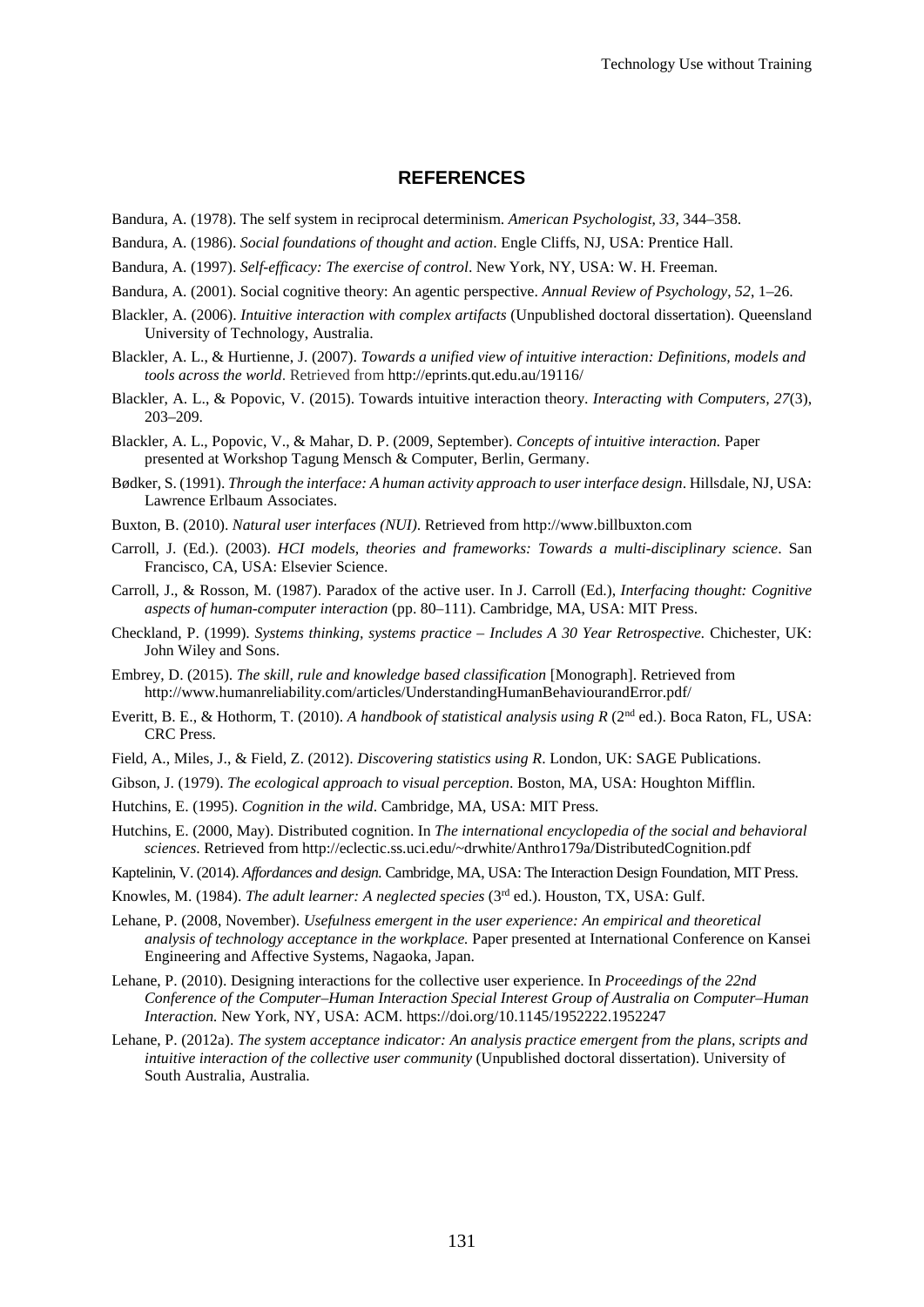- Lehane, P. (2012b). Make it intuitive: An evaluation of interaction design using plans and scripts from the computer-community of practice. *Human Technology: An Interdisciplinary Journal on Humans in ICT Environments*, *8*(1), 77–103*.*
- Lehane, P. (2012c). Mapping the user experience: Development of a validated instrument from the plans and scripts of the computer community of practice. *Human Technology: An Interdisciplinary Journal on Humans in ICT Environments*, *8*(2), 158–179.
- Lehane, P., & Huf, S. (2007, August). *Re-establishing user perception norms: How long does it really take*. Paper presented at European Conference of Cognitive Ergonomics, London, England.
- MacCallum, R., Widaman, K., Zhang, S., & Hong, S. (1999). Sample size in factor analysis. *Psychological Methods, 4*(1), 84–99*.*
- Nardi, B. (Ed.). (1996). *Context and consciousness: Activity theory and human-computer interaction,*  Cambridge, MA, USA: MIT Press.
- Nielsen, J. (1993). *Usability engineering.* San Diego, CA, USA: Morgan Kaufman.
- Norman, D. (1988). *The design of everyday things*. New York, NY, USA: Doubleday.
- Norman, D. (2004). *Emotional design: Why we love (or hate) everyday things*. New York, NY, USA: Basic Books.
- Norman, D. (2010). Natural user interfaces are not natural. *ACM Interactions*, *17*(3), 6–9.
- Nulty, D. D. (2008). The adequacy of response rates to online and paper surveys: What can be done? *Assessment & Evaluation in Higher Education*, *3*(3), 301–314.
- O'Brien, M. A., Rogers, W., & Fisk, A. D. (2010). Understanding the role of experience in younger and older adults' interactions with a novel technology. *Proceedings of the Human Factors and Ergonomics Society Annual Meeting, 54*(20), 1827–1831. https://doi.org/10.1177/154193121005402018
- Preece, J., Rogers, Y., & Sharp, H. (2007). *Interaction design: Beyond human–computer interaction* (2<sup>nd</sup> ed.). New York, NY, USA: Wiley.
- Rasmussen, J. (1994). *Cognitive systems engineering.* New York, NY, USA: John Wiley & Sons Inc.
- Rogers, A. (2002). *Teaching adults* (3rd ed.). Philadelphia, PA, USA: Open University Press.
- Shneiderman, B. (1983). Direct manipulation: A step beyond programming languages. In Y. Vassilioun (Ed.), *Human factors in interactive computer systems* (pp. 57*–*69). Norwood, NJ, USA: Ablex Publishing.
- Shneiderman, B., & Plaisant, C. (2010). *Designing the user interface: Strategies for effective human–computer interaction* (5<sup>th</sup> ed.). Reading, MA, USA: Addison-Wesley Publ. Co.
- Suchman, L. (1987). *Plans and situated actions*. Cambridge, MA, USA: Cambridge University Press.
- Sweller, J. P., Ayres, P., & Kalyuga, S. (2011). *Explorations in the learning sciences, instructional systems and performance technologies, cognitive load theory*. London, UK: Springer Science + Business Media.
- Venkatesh, V., Morris, M., Davis, G., & Davis, F. D. (2003). User acceptance of information technology: Toward a unified view. *MIS Quarterly*, *27*(3), 425–478.
- Vicente, K. (1999). *Cognitive work analysis*. Mahwah, NJ, USA: Lawrence Erlbaum Associates Inc.
- Vygotsky, L. (1978). *Mind in society: The development of higher psychological processes*. Cambridge, MA, USA: Harvard University Press.
- Winston, R. (1970, August). *Managing the development of large software systems*. Paper presented at IEEE WESCON/1970, Los Angeles, CA, USA.
- Yong, A. G., & Pearce, S. (2013). A beginner's guide to factor analysis: Focusing on exploratory factor analysis. *Tutorials in Quantitative Methods for Psychology, 9*(2), 79–94.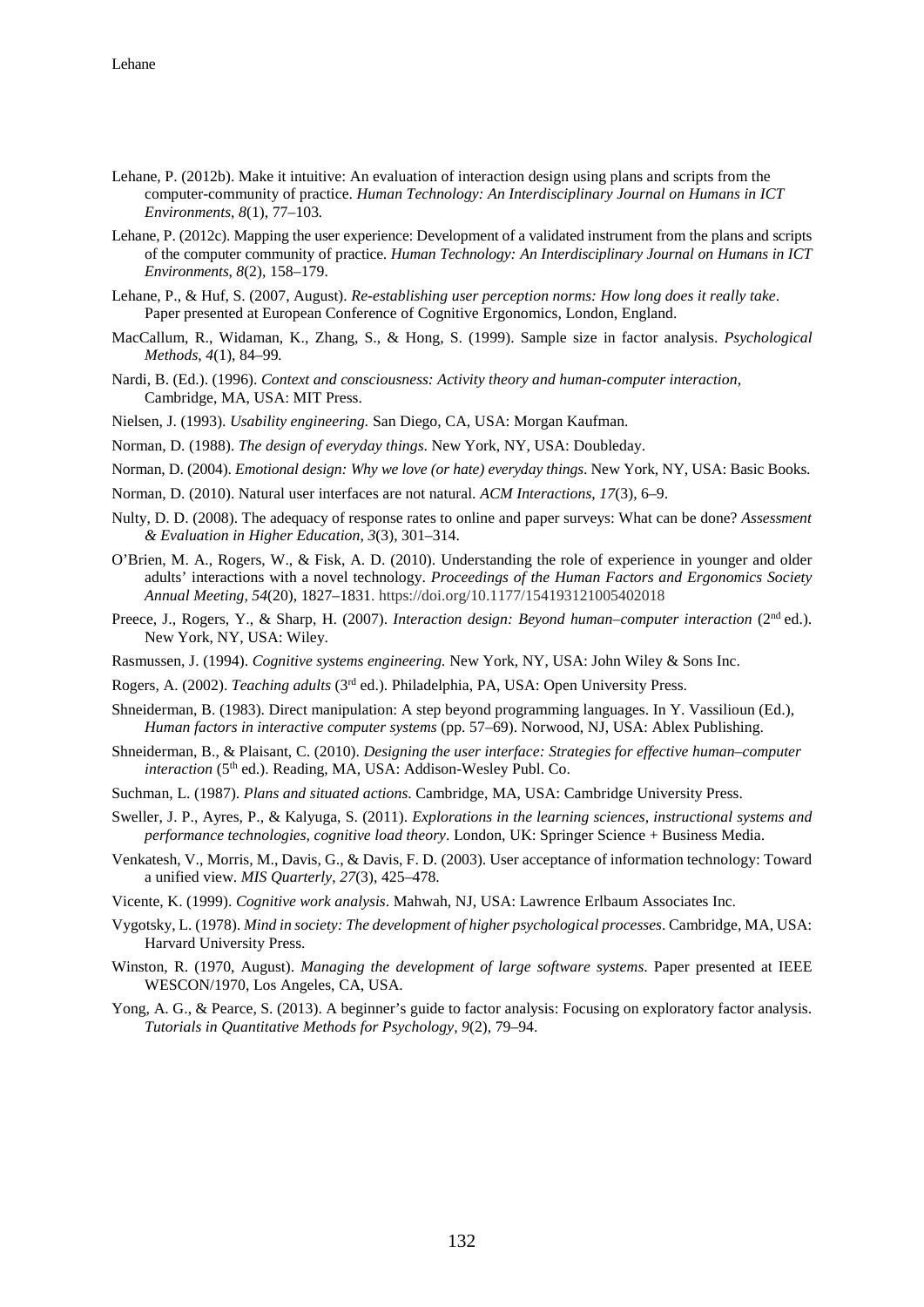### **Author's Note**

All correspondence should be addressed to Patrick Lehane University of Southern Queensland P. O. Box 32 Darling Heights Queensland, Australia, 4350 patlehane101@gmail.com

*Human Technology: An Interdisciplinary Journal on Humans in ICT Environments* ISSN 1795-6889 www.humantechnology.jyu.fi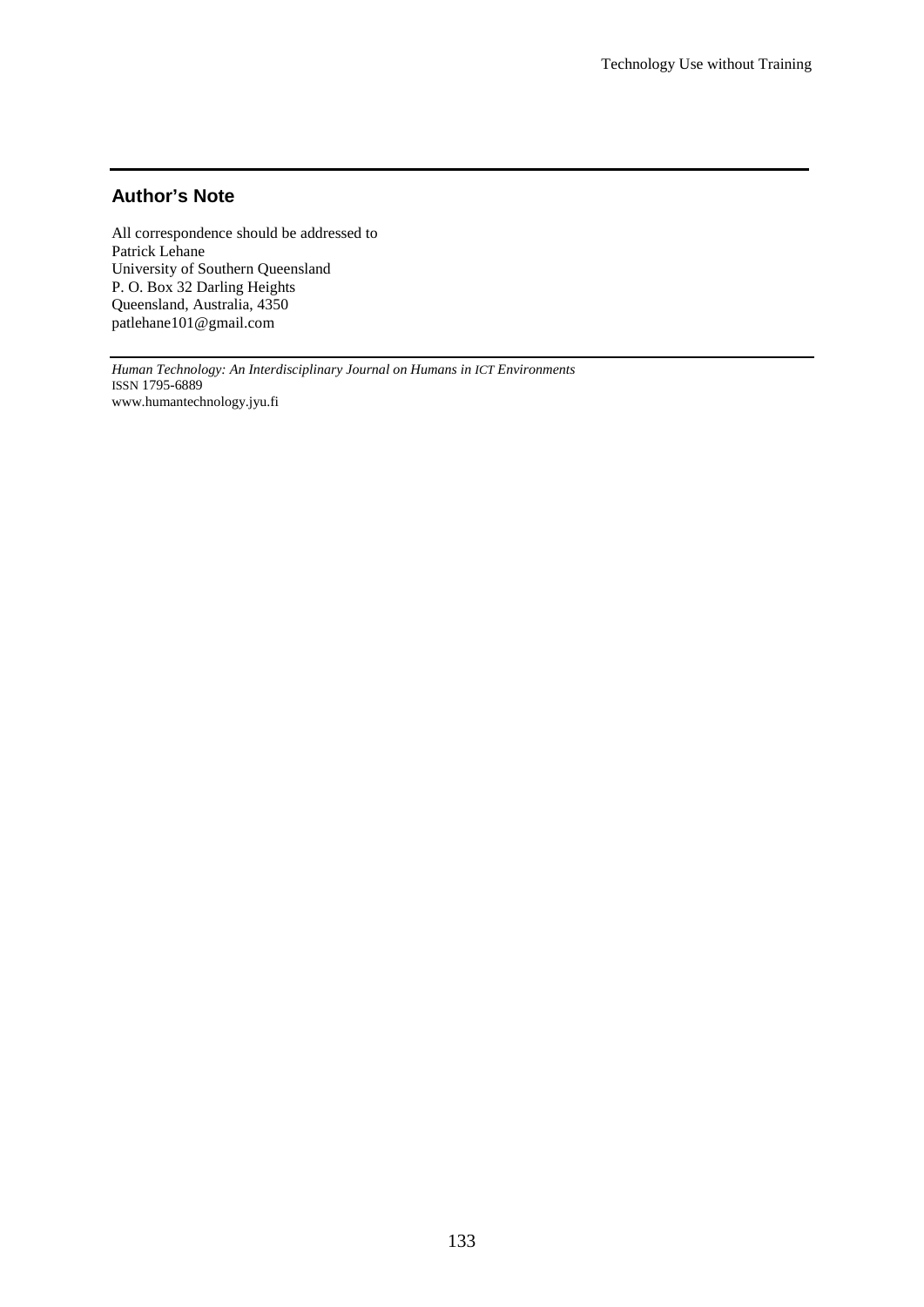### **APPENDIX A**

Descriptors for experience with course-level evaluation assess the familiarity of the academic staff with course-level evaluation per se, any experience with the university's process, and finally if a staff member has developed or researched course-level evaluation.

None: New to academia with no exposure to course-level valuation as someone being evaluated.

Limited: Know of but have no practical experience with course-level evaluation beyond my role as a lecturer.

Moderate: Understand the concepts and methodologies of course-level evaluation, may have carried out own course-level evaluations, have participated in previous course evaluations at the university or another university in my capacity as lecturer or course examiner.

Considerable: Applied analysis derived interventions in the practice of course-level evaluation based on previous course evaluation instruments, may have established course-level evaluation methodologies.

Extensive: Researcher with publications on course-level evaluation.

Descriptors to rate IT skills that relate to basic use and overall familiarity with university supported software that staff are expected to use on a day to day basis.

Beginner: I am learning to use basic programs such as Word and Excel, and I seldom use the Internet or e-mail.

Novice: I use email and the Internet regularly and I have a basic understanding of programs such as Word and Excel.

Proficient: I am an experienced user of email and the Internet and I regularly use programs such as Word, Excel and/or discipline-specific software.

Expert: I can customize an operating system and produce complex documents and presentations in appropriate programs, e.g., Word, Excel, and PowerPoint. Where applicable, I use discipline-specific software to a professional level.